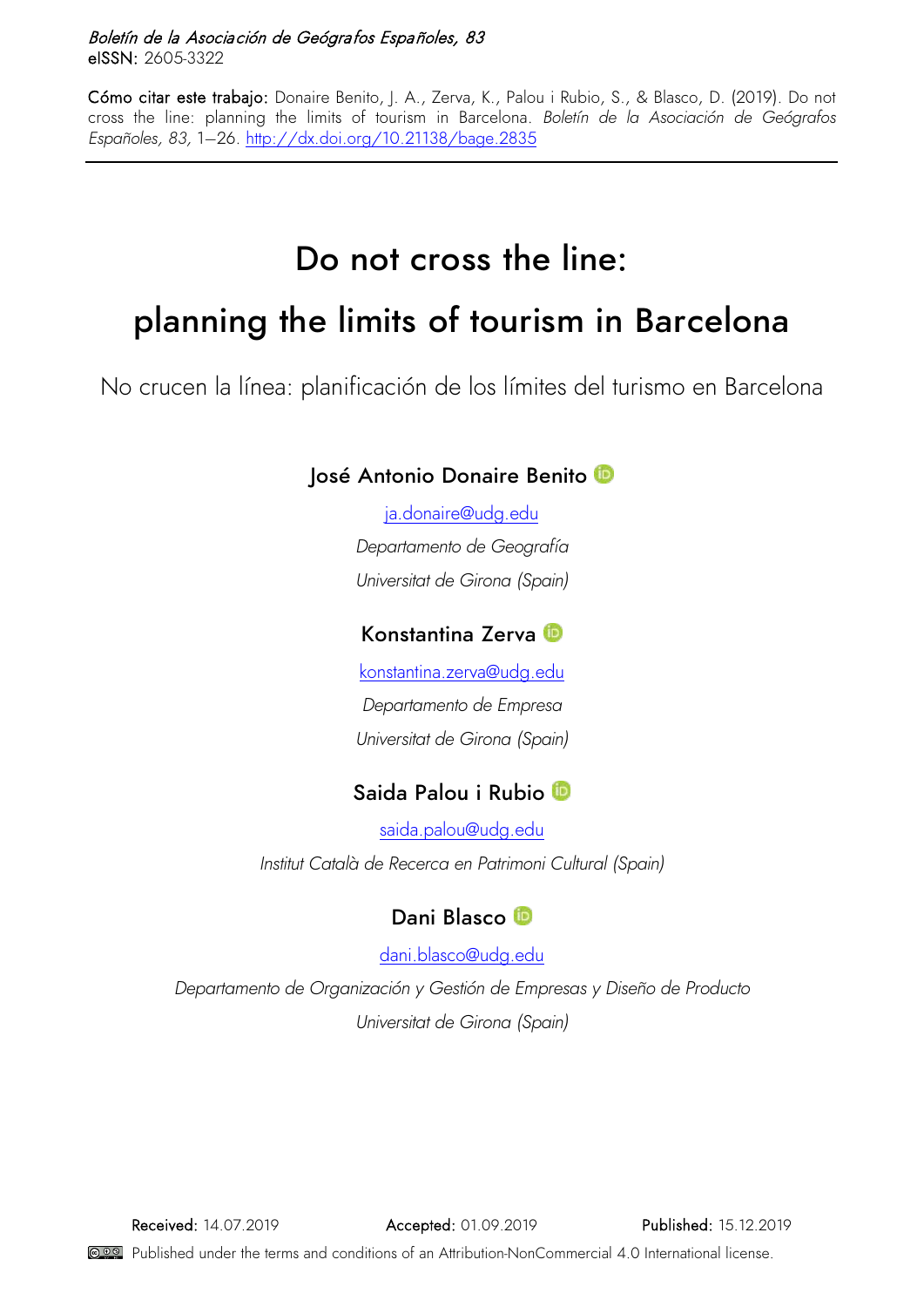#### **Abstract**

More than 20 plans were rolled out in Barcelona from 2010 to 2019, some of which have had a direct impact on tourism. The new strategic planning approach proposes new governance methods while testing new methods of preparing and developing such plans; as far as tourism planning is concerned, the plans assume that tourism is one of the central axes of urban identity, so that, in order to maintain this identity, it is necessary to limit tourist activity. The new strategic and tourism plans rolled out over the last decade have also contributed to the creation of new urban and tourism narratives. This article analyzes the tourism and city plans of Barcelona developed between 2010 and 2019, focusing on the strategic character that is attributed to tourism, its configurative potential of the city and its management needs.

Key words: tourism planning; Barcelona; identity; territory; management.

#### Resumen

Durante el período 2010–2019 se llevan a cabo más de 20 planes en la ciudad de Barcelona, algunos de los cuales con una afectación directamente turística. La nueva planificación estratégica propone nuevos métodos de gobernanza al mismo tiempo que ensaya nuevos métodos de elaboración y desarrollo; en cuanto a la planificación turística, los planes asumen que la condición turística es uno de los ejes centrales de la identidad urbana, de modo que, para mantener dicha identidad, es necesario limitar la actividad turística. La nueva planificación estratégica y turística llevada a cabo durante el último decenio también contribuye a la creación de nuevas narrativas urbanas y turísticas. El artículo analiza los planes de turismo y de ciudad realizados entre 2010 y 2019 fijándose en el carácter estratégico que se atribuye al turismo, su potencial configurador de la ciudad y sus necesidades de gestión.

Palabras clave: planificación turística; Barcelona; identidad; territorio; gestión.

#### 1 Introduction

Unlike the main European cities, Barcelona's tourism has not been the result of slow growth over the last century. Although the beginnings of tourism in the city indeed date back to the distant past (Palou, 2012), tourism as we know it burst into the city after the Olympic Games. In 1990, the number of tourists arriving at the city was 1.7 million (mostly professional tourism). However, in 2000 this figure was 3.1 million and in 2010 7.1 million. Over these two decades, the tourism model was integrated into Barcelona's overall project, based both on attracting key sectors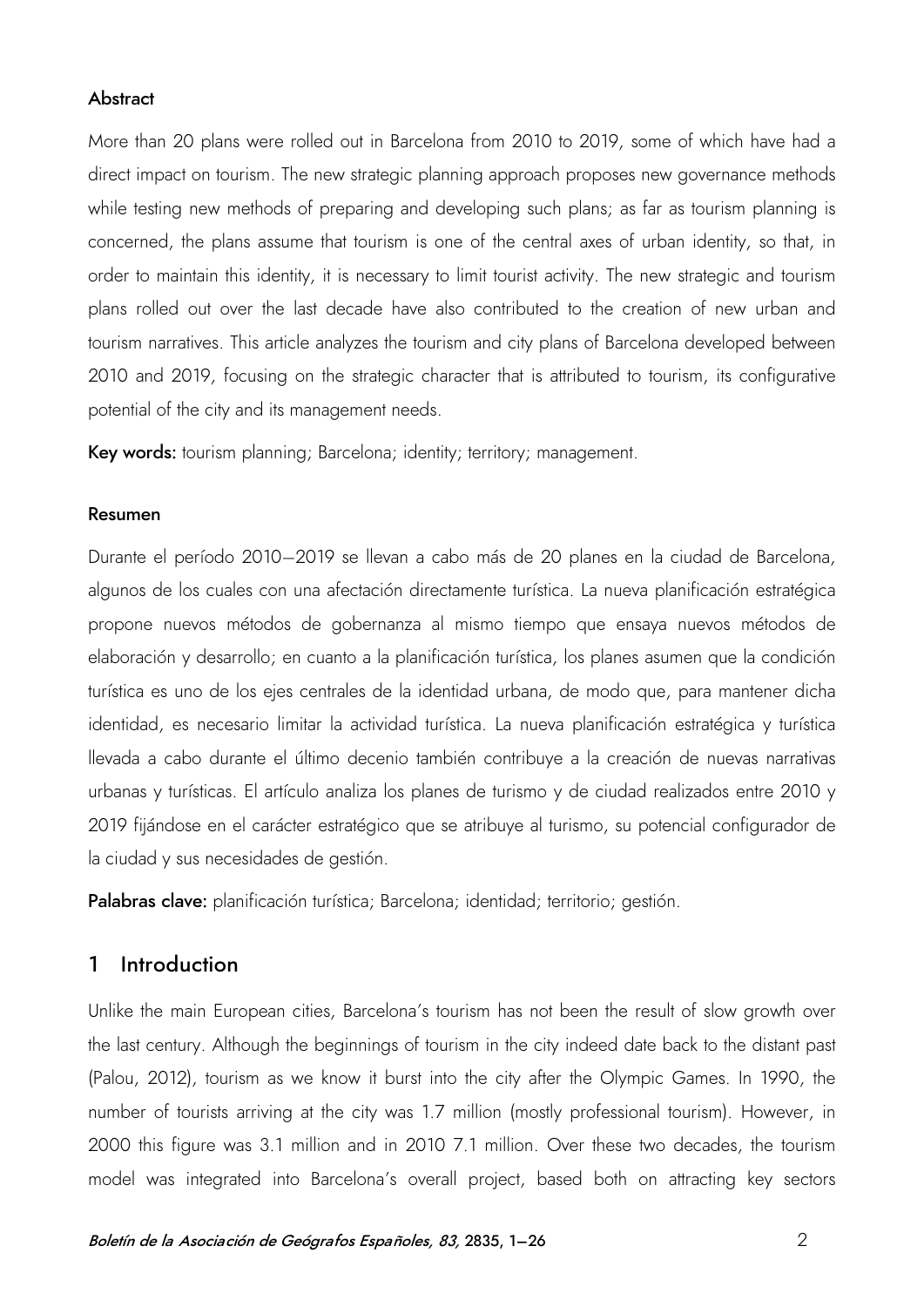(logistics, biomedical sector, knowledge society) and on strengthening the Barcelona brand (López Palomeque, 2015; Zerva, Palou, Blasco & Donaire, 2019).

The first symptoms of problems associated with the adaptation of the current tourism model were detected after the Universal Forum of Cultures in 2004 and the economic crisis in 2007. However, Turisme de Barcelona (a mixed body made up of the public administration and companies of the tourism sector) maintained an approach based on the growth of activity, the attraction of investments, the diversification of the product and the consolidation of the Barcelona brand in the international market (Zerva et al., 2019). The second decade of this century highlighted the tensions arising from the growth of tourism in the city (access to housing, congestion, loss of the traditional commercial fabric, etc.), which coincides with a more general process in the main European tourist cities (Colomb & Novy, 2018). During this decade, plans for the city of Barcelona have required an adaptation of the official approach and the proposal of an alternative, based not only on containing the impacts of tourism, but also on reformulating the identity of the city and the urban project. This article presents the planning narratives (tourism and general) of Barcelona for the 2010–2019 period, analysing the general goals of the different plans and, in particular, those associated with the city's tourism dimension.

The article analyzes the main strategies designed within the framework of each plan and its capacity not only to transform reality, but also to construct a tourist and city story. For more than a decade, we have been witnessing a diversification of the discourses about the Barcelona, and in this sense strategic planning contributes to the modulation and creation of stories about the city and tourism. The different tourism and city plans that are developed during the studied period do not appear as a direct reaction to critical discourses regarding tourism, but as a response to the needs of a sector and a changing metropolis. The complexity of tourism dynamics requires the administration to rethink and establish strategies and actions for the incardination of tourism within the city life. Likewise, in the last decade we have seen how social and neighborhood movements have incorporated the discussion of the tourism model as an important axis of their claims, while increasing their presence and incidence in tourist and city planning spaces.

#### 2 New tourism planning approaches

Tourism planning approaches have been a key instrument in the development of destinations during the various phases of their life cycle: It has stimulated the attraction of investment and capital, as well as the incorporation of the destination in international markets during the initial phases; it has designed strategies to boost demand, increase the number of overnight stays or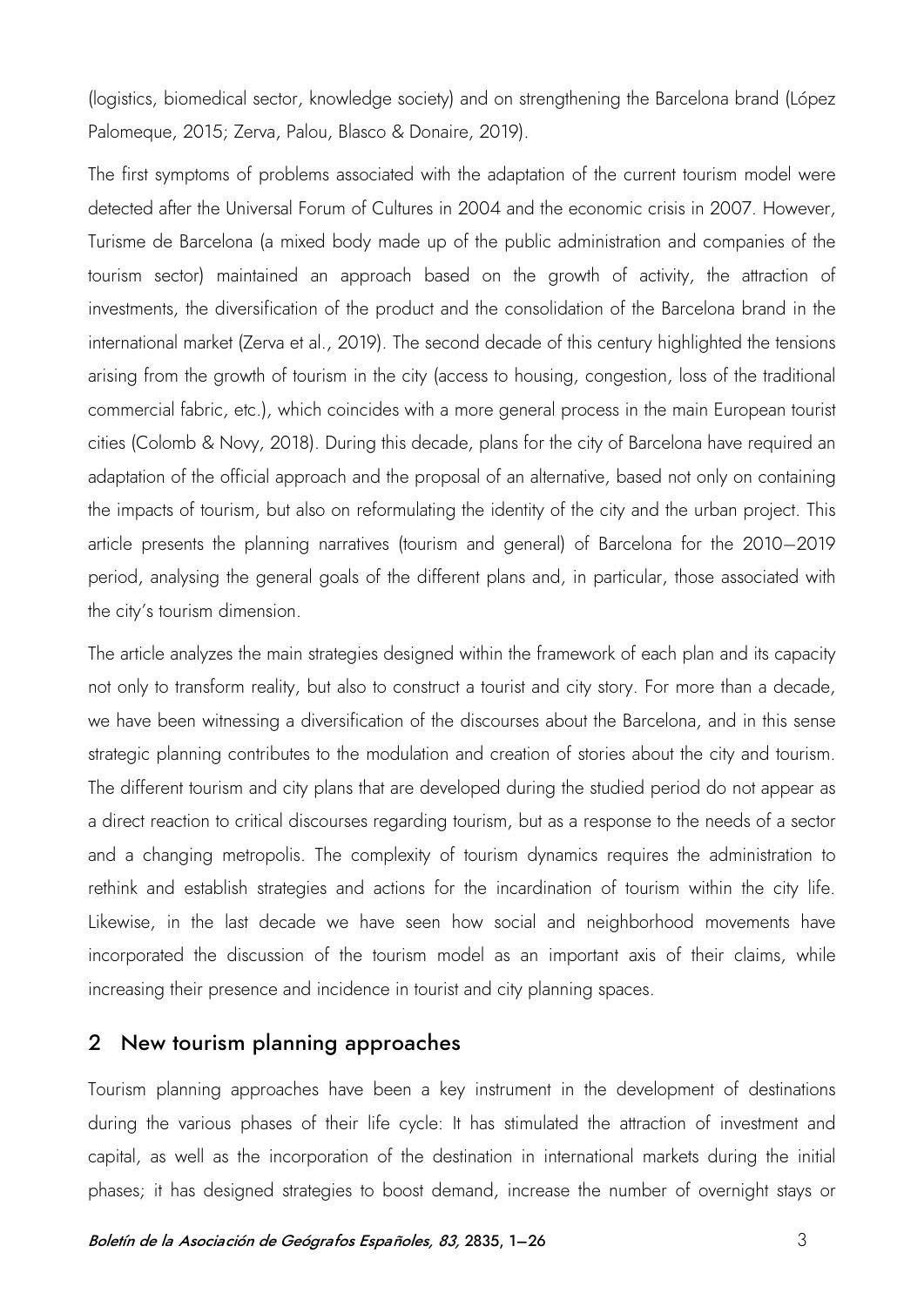tourist expenditure, by capturing new markets and consolidating existing ones, as well as product diversification, during the growth phase; it has proposed mechanisms for redefining stagnant destinations, either through the creation of new products or the redefinition of the destination strategy; and, in some cases, has proposed renewal formulas for destinations in clear recession (Getz 1992; Hall 2008). In essence, the plans have been instruments at the service of the tourism activity, in which the public administration has proposed an optimisation of the profits from tourism and has tried to prevent the problems created by tourism in the environmental, economic or social spheres. For example, Donaire & Mundet (2001) studied the reconversion strategies of Catalan tourist municipalities in the 1990s, based on five categories: quality, residentialism, sustainability, local events and thematisation.

However, the scenario has changed over the past two decades. Dianne Dredge and Tazim Jamal (2015) offer an interpretation of how tourist destination planning and management approaches have changed, based on a post-structuralist vision. In essence, the authors identify a series of models or logical approaches, which are inherent to the various forms of tourism planning, which can be summarised as follows.

- A very significant portion of the plans is based on a rational, scientific interpretation, which proposes ideal management models, based on values of tourism propounded by Weber and Taylor: a series of stages, until the optimum state is reached. Along these lines, the life cycle concept by Butler (1980) and the work by Getz (1986) have had a huge influence. In some cases, the plans focus on economic concepts and try to optimise tourism using different tools, such as cost-benefit, the multiplier effect, satellite accounts or input-output tables (Andriotis, 2001; Hovinen, 2002).
- A second set of analyses on tourism planning focused on the role of the various actors involved in tourism and the complex relationships between them (Beaumont & Dredge, 2008; Moscardo, 2011). In this regard, institutional theories and the debate on governance are becoming increasingly important. Moreover, relationship models promote collaboration between agents to obtain certain results.
- Critical analyses have appeared in the first decade of this century, based on a post-modern interpretation of the effects of tourism, which define winners and losers in tourism plans and how these plans reflect the logics of power and competing interests between the various agents. The critical analysis has also assessed the forms of response and reaction of those 'negatively affected' by tourism, beyond institutional environments, such as the work of Nofre et al. (2017) on the relationship between planning and night life in Barceloneta.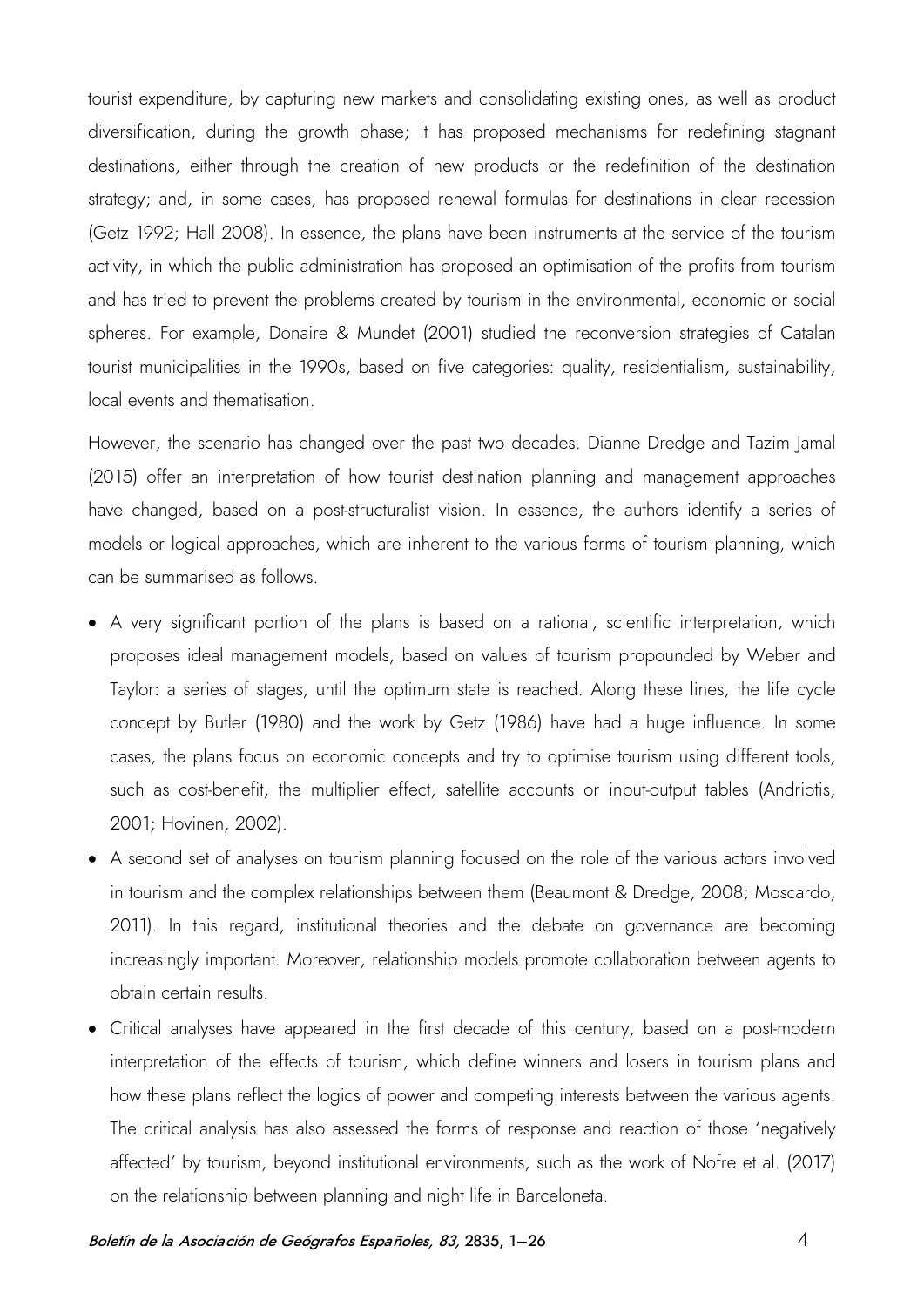- More recently, tourism policy analysis has revolved around the redefinition of values and new objectives that depart from the traditional cost-benefit scheme. Thus, the analysis attempts to incorporate environmental, social and cultural issues and their relationship with tourism dynamics. This has led to the reformulation of the indicators and the evaluation of the plans, introducing other elements, such as sustainable planning, levels of competitiveness or the ecological resilience of the destinations (Dredge & Jamal, 2015).
- Finally, in recent years, new dynamics have appeared related to concepts of post-structuralism, such as mobility (rather than tourism), liquid modernity or the complexity of public policies (Seetaram, 2012; Nunkoo & Smith, 2013). This line has also affected the work methods proposed in tourism planning, which focus on reflective practice and proposals for coproduction of planning knowledge and policy knowledge.

Thus, tourism planning since the turn of the century has incorporated new approaches that depart from the traditional models, essentially aimed at increasing tourism activity. For example, Jamal and Camargo (2014) propose the introduction of values and ethical principles in destination management; Connell, Page and Bentley (2008) review the effects of sustainable planning in New Zealand; Almeida, Costa and Nues da Silva (2017) propose conflict analysis in the spatial planning of tourism; or Hatipoglu, Álvarez and Ertuna (2017) reflect on the barriers that certain agents have in participation processes oriented towards tourism planning in Turkey's Traquean region. Moreover, Saarinen and Gill (2018) have studied the way destinations are resilient when faced with the pressures of tourism.

In Spain, Ivars (2004) identified four major forms of tourism planning, following the Getz model (1986). Many of the tourism plans have followed a logic of boosterism, based on an uncritical vision of the effects of tourism and on proposals solely aimed at attracting visitors and increasing the levels of activity. Another set of plans has been guided by an economic approach, which emphasises the contributions of tourism to employment, the development of support sectors or foreign exchange, over and above the environmental and social costs. Under the influence of urban development and geography, the physical and spatial approach incorporates the territorial dimension and proposes a rational use of space. Finally, the community-oriented approach takes into account governance and participatory processes, which incorporates the social dimension. Ivars (2004) shows how planning in Spain has incorporated new dimensions over time (economic, territorial and environmental), while at the same time shifting the centre of gravity of decisions from the national scale to the regional scale. In addition to tourism plans, tourism management is influenced by other types of plans. These plans operate at all scales, but are especially relevant at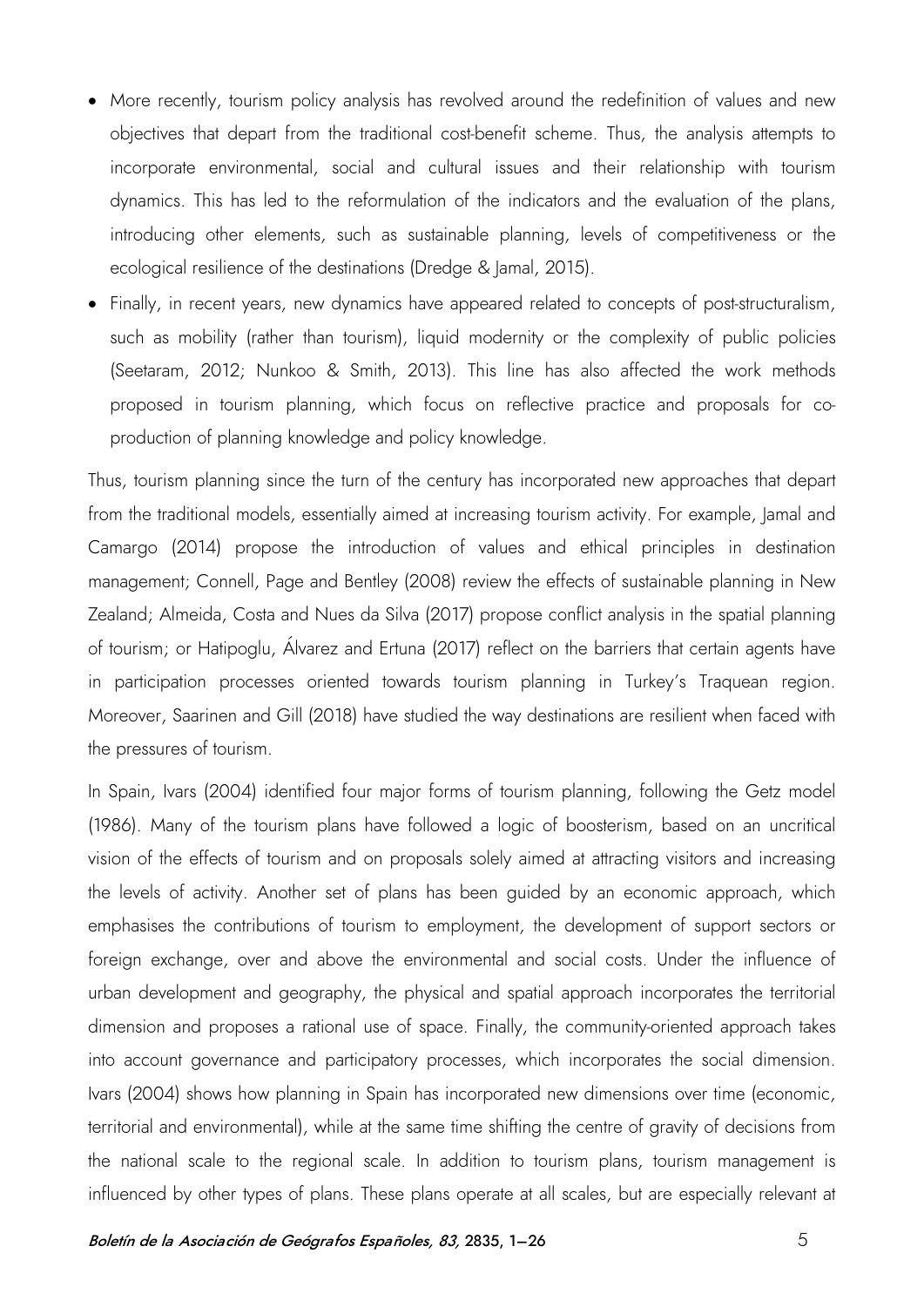the urban level: landscape plans, mobility and access planning, development plans or urban planning. As it will be seen further on in the case of Barcelona, tourism planning is the sum of tourism-oriented sector plans as well as other plans that partially or totally affect tourism activity. On the local scale, tourism planning in Spain varies according to the degree of development of the tourist activity and the tourist typology of urban spaces. For example, de la Calle and García (2016) identify new strategies in tourism planning in monumental cities, such as smart destinations, new marketing strategies, commercialization of complementary products or the first signs of saturation of tourist spaces. In the case of the old district of San Sebastián, de la Calle et al. (2017) confirm a loss of urban quality, excessive tourist specialization, an expulsion of residential uses and a growing urban tension.

At the various scales of planning, plans are not purely a management tool. In fact, as Lai, Li and Feng (2006) show for China, there is a notable gap between planning and implementation. Plans are not always the guide for the actions and strategies that will be carried out, because they are often not complied with, either because of the weakness of the plan or because of changes in the initial conditions. However, the plans are a good indicator of the territorial project. Halfway between what is ideal and what is possible, the plans reveal what territorial identity the public administration wants to build. At the urban scale, the plans reveal the actual city project, which agents have a greater importance in its design and what the priorities are in the balancing of tensions between impacts and opportunities. From 2010 to 2019, Barcelona approved two strategic tourism plans, several special plans related to tourism uses, as well as several dozen sector plans, directly or indirectly affected by tourism. We could say that the city has reconsidered its approach during this period and has projected the actual urban project and how the city needs to relate to tourism to materialise this project.

In the case of Barcelona, during the 2010-2019 decade, the tensions of tourism have been intensifying, both because of the extension of the phenomenon to new urban spaces and because of the emergence of new forms of marketing of tourist activities, based on sharing platforms, especially Airbnb. It is also a period with three different government teams. At the beginning of the decade, the city was still governed by a coalition led by a mayor from the Socialist party, which had been in office in the City Council since beginnings of democracy; in 2011, a mayor from the nationalist coalition, which also governed in the region of Catalonia, came into office for the first time, a centre-right economic liberal with a relatively business-friendly approach. And in 2015, the new mayor was Ada Colau, a popular left-wing leader who based a significant part of her campaign on housing policy and the rejection of the effects of tourism. It has, therefore, been a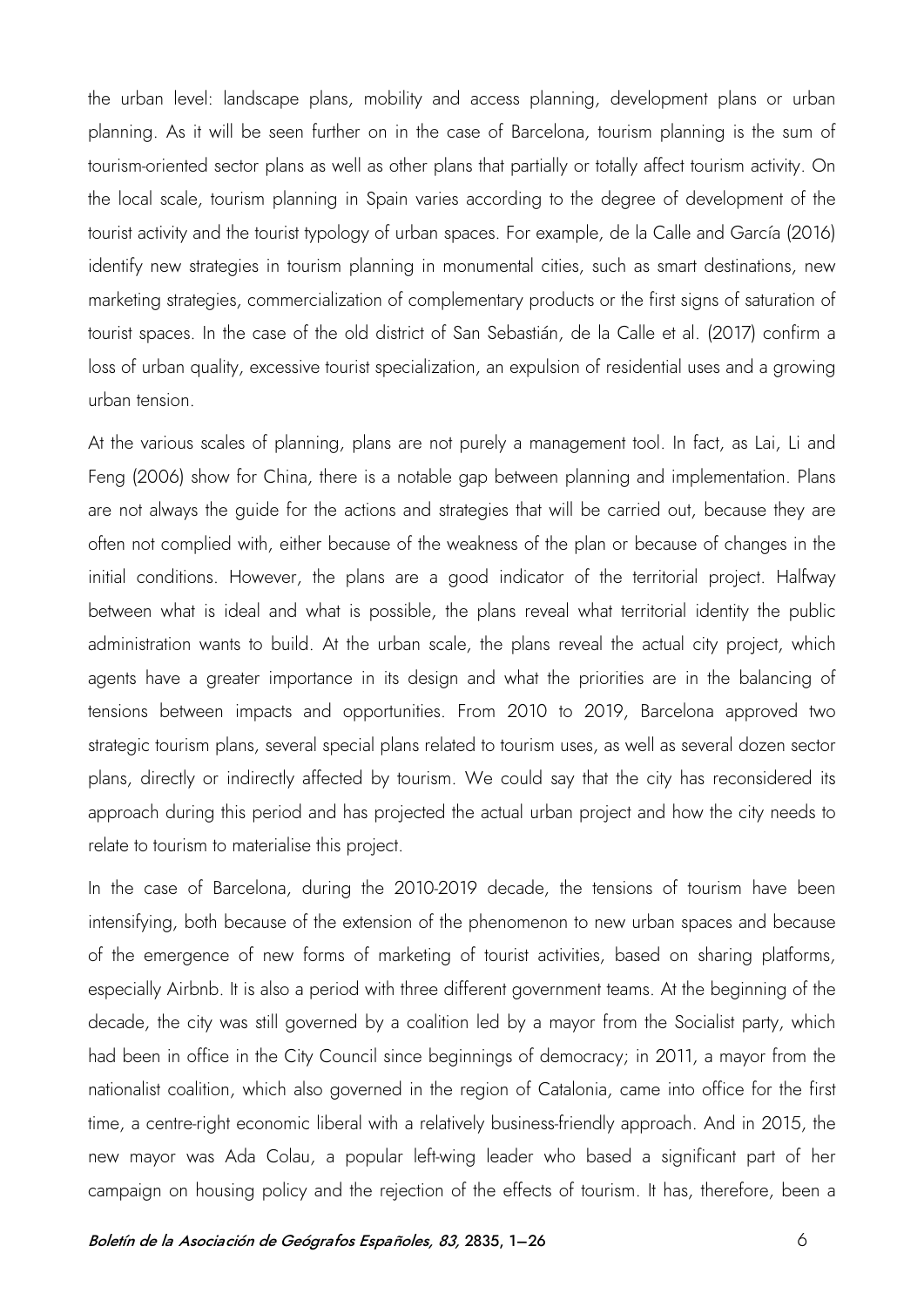turbulent period in local politics, with highly differentiated city projects, especially in the design of tourism strategies (Russo & Scarnato, 2018). However, as is further on argumented, there is a common thread that sketches out a common background. During this decade, the city abandoned the Barcelona brand project, reinforced by successful tourism development, and tried to formulate an alternative.

#### 3 Assumption of the tourist identity of the city

The Strategic Plan on tourism for the City of Barcelona 2015 (Pla Estratègic de Turisme de la Ciutat de Barcelona, 2015), designed for a five-year period, was developed in 2010. It was the first strategic reflection on the city's tourism that had been developed since the Strategic Plan for the city's tourism development of 1989, which had a marked tone of boosterism. This plan emerged in response to some of the problems that had been detected in previous years, such as concentration, congestion, the relationship between tourists and residents and the loss of traditional commercial fabric in some areas. Therefore, the plan marks a turning point because it requires tackling the impacts of tourism on the city, and proposes a new development model with new management criteria (deconcentration of the activity, new forms of governance, environmental and citizen relationship systems) at the same time as it proposes improving the competitiveness of tourism activity. In any case, the work-life balance measures are not detrimental to the central objective, which is the strengthening the city's tourism activity:

> Barcelona is a successful city and tourist destination that enjoys extensive international recognition and standing and has a very good positioning in source markets. (...) the tourism industry has a major impact on the city's economy and labour market. (...) the desire to preserve this situation and improve on it in terms of quality and competitiveness, coupled with the need to make it suit the city better, while at the same time managing the impacts of tourism within the framework of a new tourism policy for the city (Pla Estratègic de Turisme de la Ciutat de Barcelona, Programa d'actuació, 2010b, p. 21)

The second strategic plan for this period was presented in 2017, with a 2020 horizon. The proposals have had very significant effects on tourism and the axis of the plan connects with the strategies proposed in 2010: The coexistence between tourism activity and the daily life of the city, the new forms of governance, the development of sustainable strategies and the improvement of the connection between the opportunities from tourism and the city project are objectives shared by the two plans. Although in 2017 tensions within tourism increased and an opposition citizen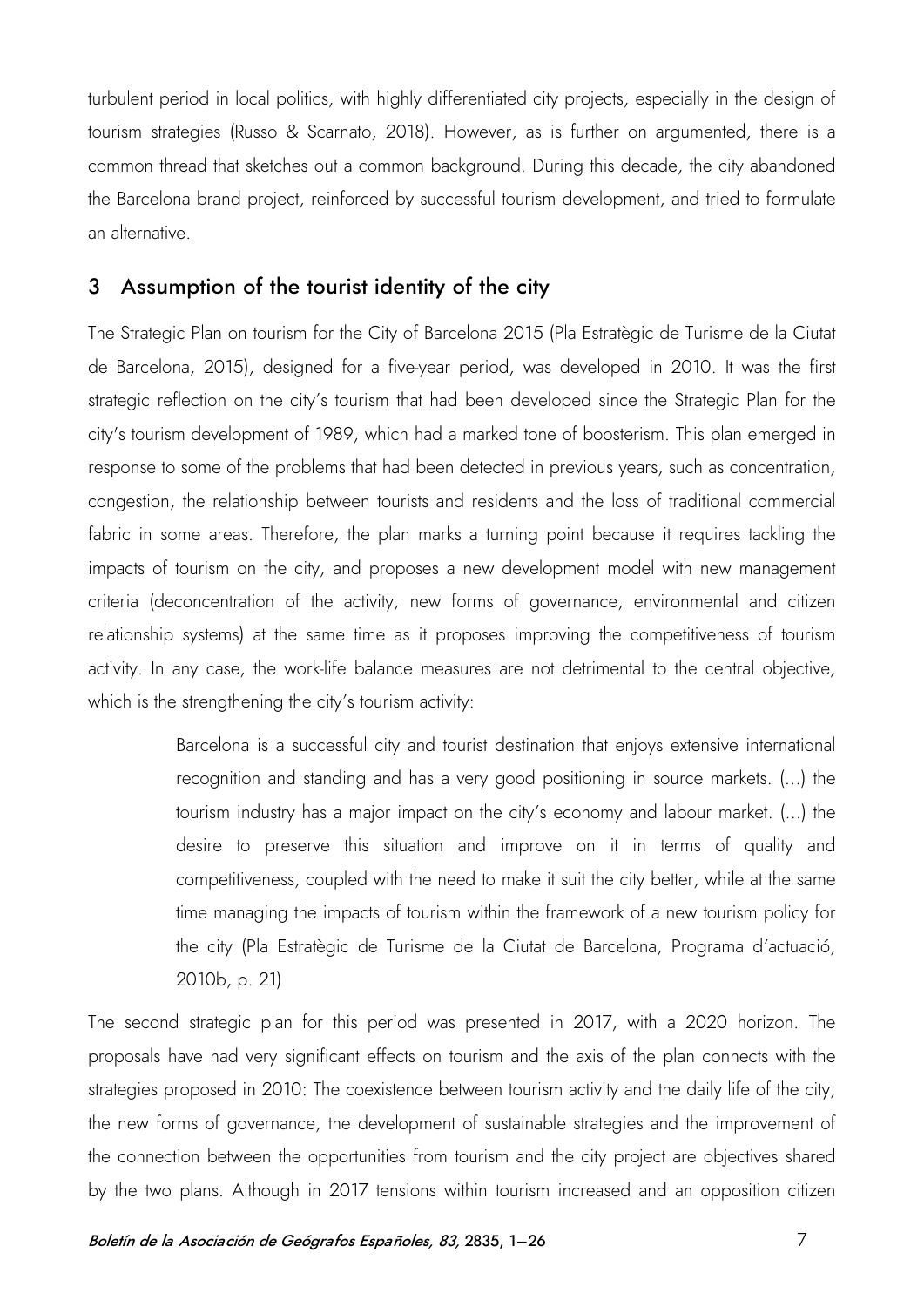movement was organised, the narrative axis of the 2017 plan linked up with the previous plan. Both plans assume the need to regulate and limit the growth of tourist activity in the most saturated areas.

There is a very significant element in both plans and it is the central position of tourism within the identity of the contemporary city. The two plans assume that it is no longer possible to imagine the city without the tourist substratum, as tourism has become part of Barcelona's identity. The city is no longer a city with tourists, but a tourist city.

> Barcelona has become a tourist destination city in record time and there are no signs that it will cease to be so in the foreseeable future. Tourism, as has already been pointed out in this process of reflection, cannot be considered an economic activity divorced from the place where it occurs. Tourism is an inherent part of the city (Pla Estratègic de Turisme 2020, Programes d'actuació, 2017c, p. 6).

The confirmation of the tourist identity is also reflected in the various special urban plans. Although the general plan that governs the city is the metropolitan plan designed in the mid 1970s at the supra-municipal scale, the city council has systematically used various urban planning figures to classify specific spaces of the urban geography and influence aspects such as mobility, uses, protection of heritage, etc. The Plan of Ciutat Vella (Pla de Ciutat Vella) was approved in 2010, the fourth city plan in only 18 years. A new special plan (Pla Especial d'Establiments de Concurrència Pública, Hoteleria i altres activitats de Ciutat Vella) was adopted in 2018, highlighting the difficulties of the regulatory system in adapting to a context of constant change. Both plans regulate the uses of buildings in the city's central district, the historic centre in which much of the tourist activity is concentrated. Also, the main goal of both plans is to regulate tourist uses.

In 2017, one of the most important management tools of this decade, the Special Urbanistic Plan for Tourism Accommodation (Pla Especial Urbanístic d'Allotjaments Turístics, PEUAT), was also approved. This use plan regulates the various forms of tourist accommodation in the city and proposes measures for deconcentration and displacement of the activity towards new urban areas, as proposed in the two strategic plans. This is the most important regulatory framework, but during this period, a series of special plans that have a direct connection with tourism were approved, such as the Special Development Plan for La Rambla (Pla Especial d'Ordenació de la Rambla) in 2016, the Special Plan for the Management of Commercial Establishments Destined for the Sale of Souvenir Objects in the City of Barcelona (Pla Especial d'Ordenació dels Establiments Comercials Destinats a la Venda d'Articles de Record o Souvenirs a la Ciutat de Barcelona) in 2018, or the Strategic Proposal for the Park Güell (Proposta Estratègica per al Park Güell) in 2017.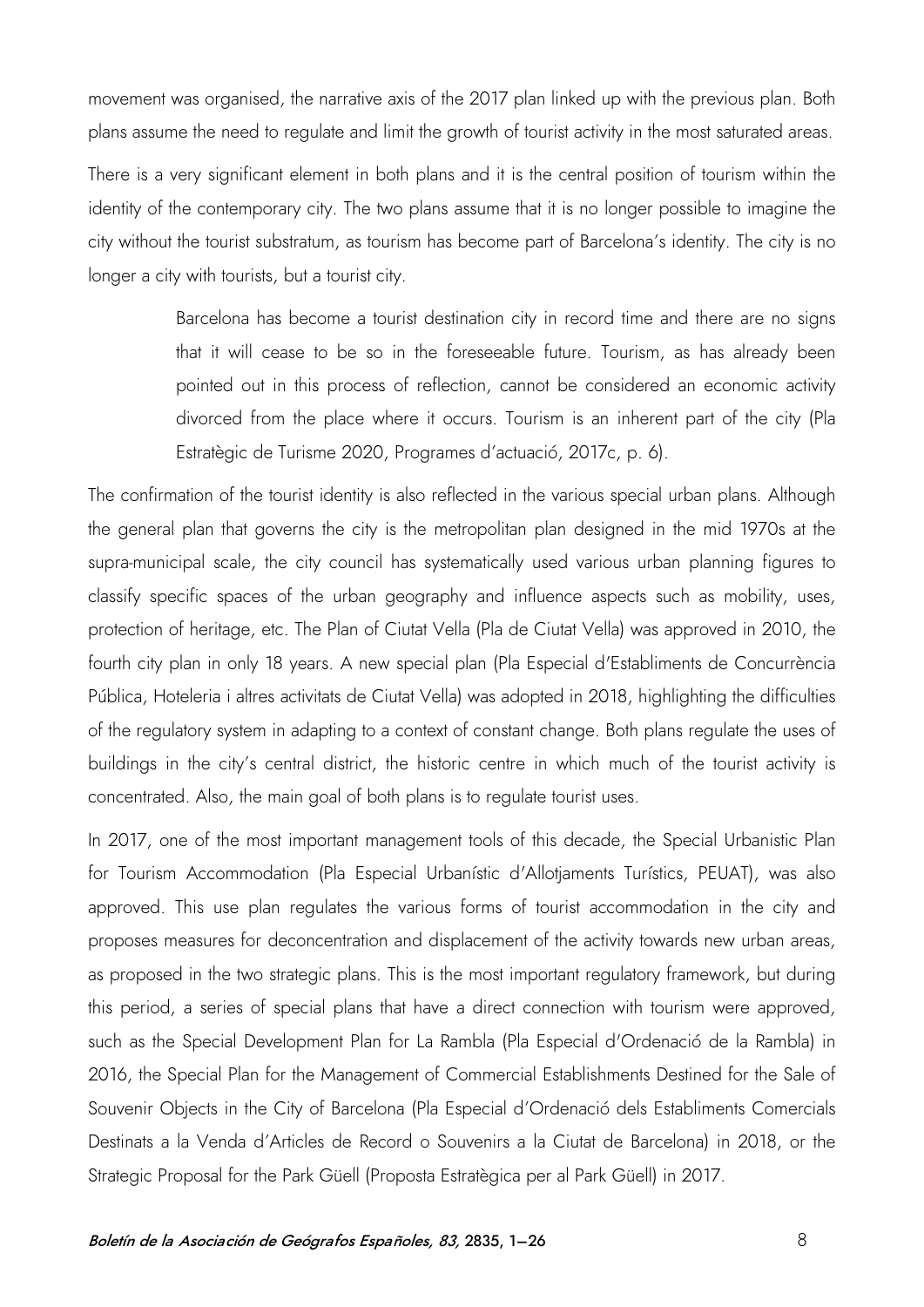Tourism is not only present in the general plans that regulate activities, but is also prominent in the sector plans that affect other spheres of municipal management. Thus, for example, the Plan for the Right to Housing (Pla pel Dret a l'Habitatge 2016–2025) in 2016 raises the effects of gentrification and the displacement of the population towards other municipalities, as a consequence of tourist pressure. The Barcelona Urban Mobility Plan (Pla de Mobilitat Urbana de Barcelona) in 2013 also addresses tourist mobility systems, such as the tourist bus, and the conflicts generated by mobility around the city's main landmarks. In fact, the city approved two tourist mobility plans, dedicated specifically to planning the movement of visitors, the first in 2014 and the second in 2017. The regulation of tourist uses or activities is also present in other city plans, such as the Barcelona Energy, Climate Change and Air Quality Plan (Pla d'Energia, Canvi Climàtic i Qualitat de l'Aire de Barcelona, PECO) in 2011, the strategy for strengthening and projecting trade in Barcelona (Estratègia de Reforç i Projecció de Comerç de Barcelona 2017-2019), the Strategic Plan for the Markets of Barcelona (Pla Estratègic de Mercats de Barcelona) in 2015 or the Strategic Sports Plan (Pla Estratègic de l'Esport) in 2012.

Additionally, on the metropolitan scale, tourism is also a relevant element of the territorial strategy. The 2010 Metropolitan Strategic Plan (Pla Estratègic Metropolità) proposes five levels of transformation: the university system, a business-friendly administration, a new governance model, new values and the international dimension of the city and its metropolitan area. One of the axes of the metropolitan plan involves strengthening Barcelona's tourist brand and the city as an attractive place to visit. In fact, the 2010 metropolitan strategic plan is connected to the strategic tourism plan of that same year. During this decade, the municipalities of the Metropolitan Area, which have historically based their economic development on industrial, logistics and, more recently, tertiary sector activities, have approved strategic tourism plans, which highlights the metropolitan dimension of tourism development: Sant Cugat del Vallès (2013), Sabadell (2014), Terrassa (2014), Esplugues de Llobregat (2015), El Papiol (2016), Sant Boi de Llobregat (2017), Castelldefels (2018) and Gavà (2019) are some examples of strategic tourism plans in metropolitan municipalities that try to attract part of the displacement of tourist activity towards the periphery.

In summary, Table 1 shows the plans that have been approved over this decade in the city of Barcelona, associated with the dynamics of tourism. As already mentioned, in addition to the two strategic plans, several special plans have been presented, the greatest effort in the regulation of the accommodation activity (PEUAT), sector plans with a marked focus on tourism and a metropolitan plan that pivots, in part, on the potential of the Barcelona brand. Such a regulatory and planning density highlights the city's attempt to define a new scenario. However, the internal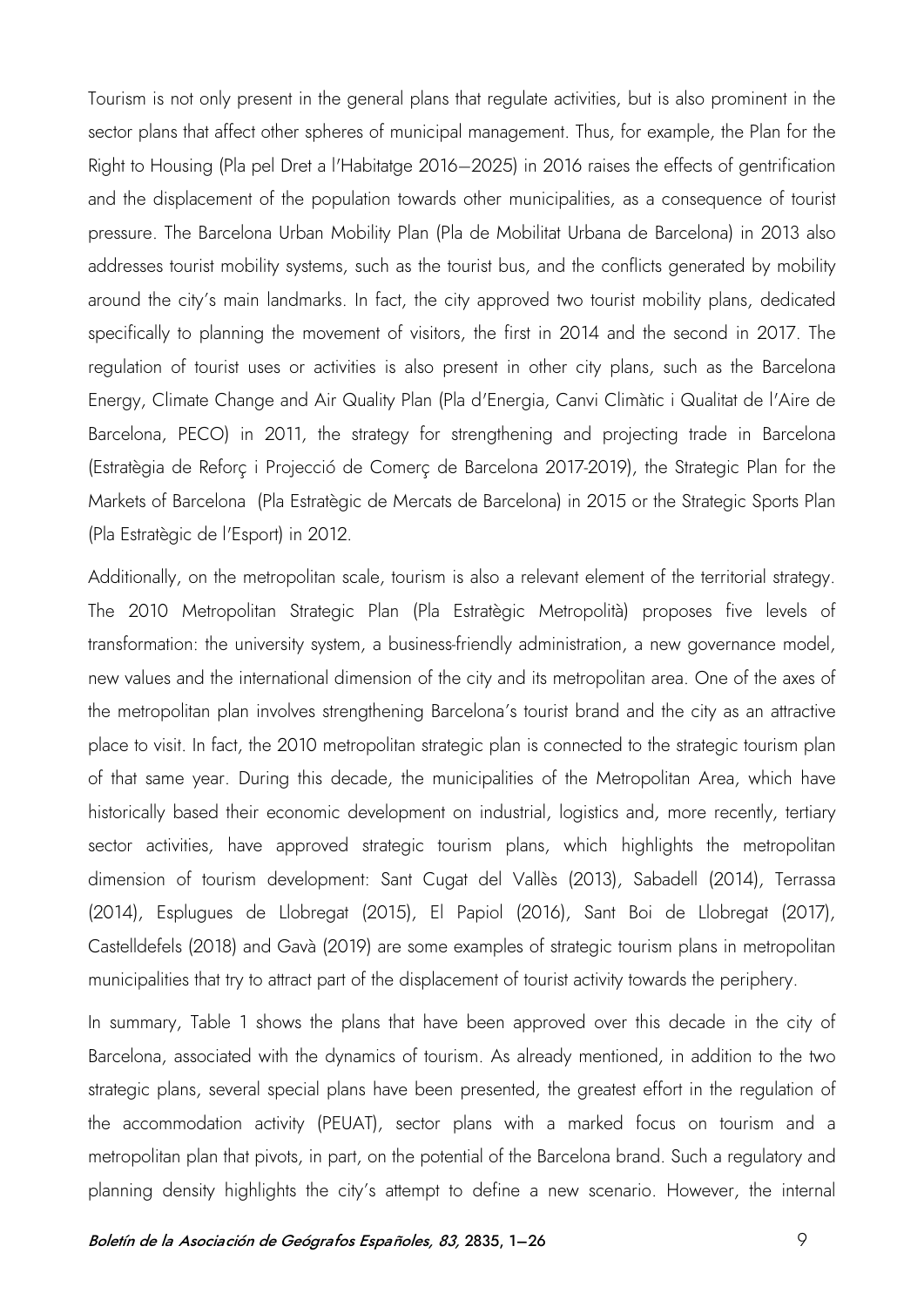differences in the plans also show the difficulty in defining a new axis to guide the development of the city in the future.

| <b>YEAR</b> | <b>PLAN</b>                                                                                              | <b>CATEGORY</b>                     | <b>SCOPE</b>                                                                                                                                                     |
|-------------|----------------------------------------------------------------------------------------------------------|-------------------------------------|------------------------------------------------------------------------------------------------------------------------------------------------------------------|
| 2010        | Pla Estratègic de Turisme de la<br>Ciutat de Barcelona                                                   | Tourism<br>Strategic<br>Plan        | Barcelona                                                                                                                                                        |
| 2010        | Pla Estratègic Metropolità 2020                                                                          | General<br>Strategic<br>Plan        | Barcelona Metropolitan Area                                                                                                                                      |
| 2010        | Pla Especial d'establiments de<br>concurrència pública, hoteleria i<br>altres activitats de Ciutat Vella | Special uses plan                   | District of Ciutat Vella                                                                                                                                         |
| 2011        | Pla d'Energia, Canvi Climàtic i<br>Qualitat de l'Qire de Barcelona<br>(PECQ)                             | Sectoral<br>energy<br>plan          | Barcelona                                                                                                                                                        |
| 2011        | Plans de turisme de districte.<br>Plans pilot                                                            | District<br>tourism<br>plan         | Districts of Les Corts, Sarrià - Sant<br>Gervasi, and Horta Guinardó                                                                                             |
| 2013        | del<br>Mesura<br>Govern<br>de<br>del<br>Territorial<br>Desconcentració<br>Turisme                        | Government<br>Action                | The ten districts of Barcelona                                                                                                                                   |
| 2013        | Plans de turisme de districte                                                                            | <b>District</b><br>tourism<br>plan  | Districts of Ciutat Vella, Eixample,<br>Sants-Montjuïc, Gràcia, Ciutat Vella,<br>Eixample, Sants-Montjuïc, Gràcia,<br>Nou Barris, Sant Andreu, and Sant<br>Martí |
| 2013        | de<br>Mobilitat<br>Urbana<br>Pla<br>de<br>Barcelona                                                      | Sectoral<br>mobility<br>plan        | Barcelona                                                                                                                                                        |
| 2013        | Pla Estratègic de l'Esport                                                                               | Strategic<br>sectoral<br>plan       | Barcelona                                                                                                                                                        |
| 2014        | Pla<br>Mobilitat<br>de<br>Turística<br>de <sub>1</sub><br>Barcelona                                      | Sectoral<br>tourism<br>plan         | Barcelona                                                                                                                                                        |
| 2015        | Pla Estratègic de Mercats de<br>Barcelona                                                                | Strategic<br>sectoral<br>plan       | Markets of Barcelona                                                                                                                                             |
| 2016        | Pla Especial d'Ordenació de la<br>Rambla                                                                 | Special zoning and<br>land use plan | La Rambla in Barcelona                                                                                                                                           |
| 2016        | Plans de barri 2016 - 2020                                                                               | Specific<br>neighbourhood<br>plans  | 10 neighbourhoods in the city                                                                                                                                    |
| 2016        | Pla pel Dret a l'Habitatge 2016 -<br>2025                                                                | Sectoral<br>housing<br>plan         | Barcelona                                                                                                                                                        |

Table 1. Plans related to tourism in the city of Barcelona (2010–2019)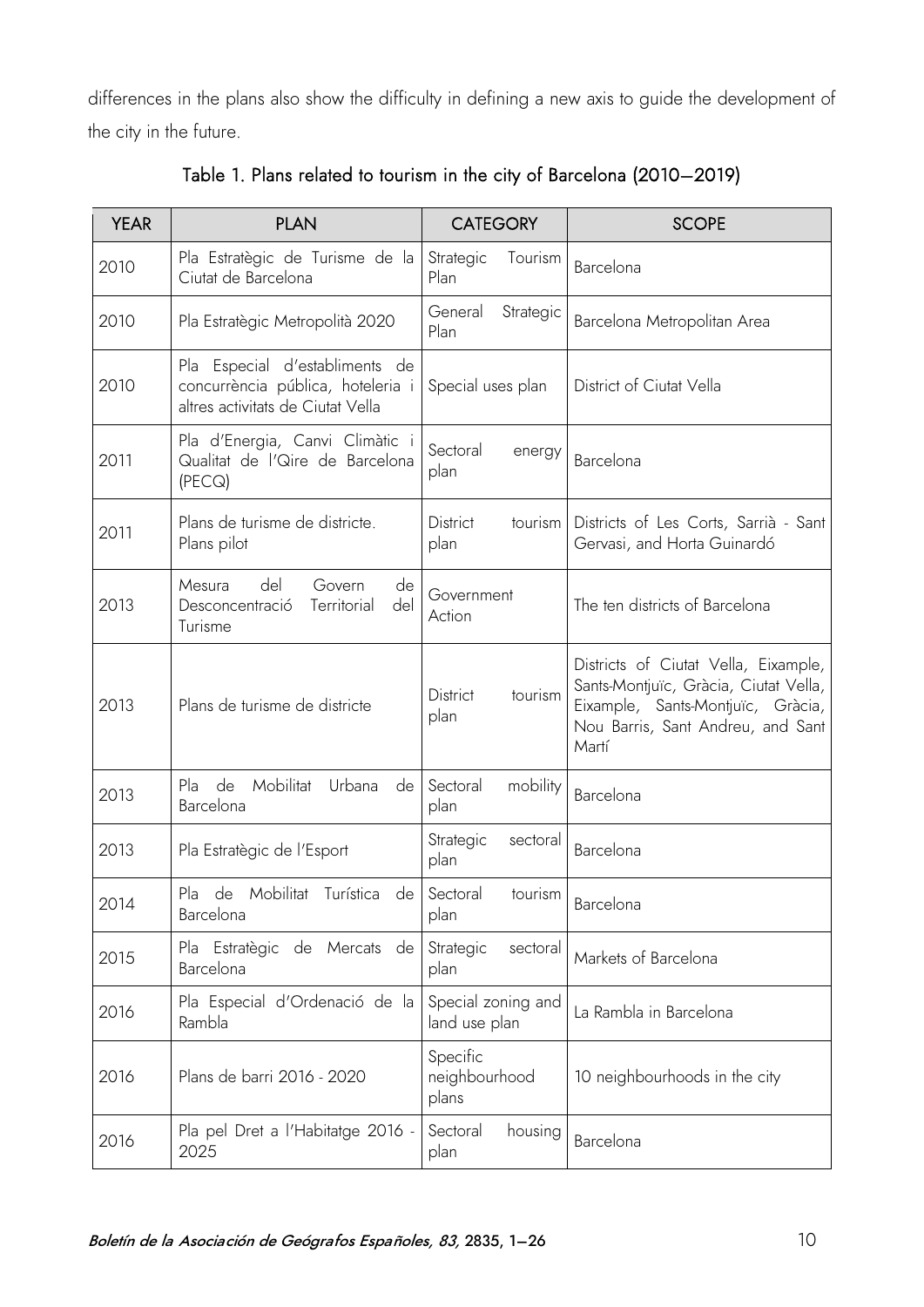#### Table 1. Continues

| 2016 | Pla d'impuls de l'economia social<br>i solidària                                                                                              | Sectoral plan                 | Barcelona                                                                                                      |
|------|-----------------------------------------------------------------------------------------------------------------------------------------------|-------------------------------|----------------------------------------------------------------------------------------------------------------|
| 2017 | Pla<br>de<br>Turisme<br>Estratègic<br>Barcelona 2020<br>Programes d'actuació                                                                  | Tourism<br>Strategic<br>Plan  | Barcelona                                                                                                      |
| 2017 | Estratègia de reforç i projecció<br>del comerç de Barcelona 2017 -<br>2019                                                                    | Strategic<br>sectoral<br>plan | Barcelona                                                                                                      |
| 2017 | Estratègia de Mobilitat Turística                                                                                                             | Sectoral<br>tourism<br>plan   | Barcelona                                                                                                      |
| 2017 | Pla<br>Especial<br>Urbanístic<br>de<br>Allotjaments Turístics (PEUAT)                                                                         | Special uses plan             | Barcelona                                                                                                      |
| 2017 | Proposta Estratègica per al Park<br>Güell                                                                                                     | Strategic proposal            | Park Güell                                                                                                     |
| 2018 | Pla Especial d'Ordenació dels<br>Establiments Comercials Destinats<br>a la Venda d'Articles de Record o<br>Souvenirs a la Ciutat de Barcelona | Special uses plan             | Barcelona                                                                                                      |
| 2018 | Pla Especial d'establiments de<br>concurrència pública, hoteleria i<br>altres activitats de Ciutat Vella                                      | Special uses plan             | District of Ciutat Vella                                                                                       |
| 2019 | Pla Director de Mobilitat                                                                                                                     | Sectoral<br>Master<br>Plan    | influence<br>the<br>Sphere<br>of<br>of<br>Metropolitan<br>Transport<br>Authority<br>(ATM, initials in Catalan) |

Source: own elaboration

From the study of the approved plans during this period four main ideas can be identified:

- 1. The plans explore new methods of governance. Participation systems are becoming more and more open and integrate agents who until then had not been part of the processes of deliberation and decision-making. It could be that, during this period, citizen movements and associations have succeeded at least partially in transferring their vision of the city.
- 2. The plans test new preparation and development methods. Although special plans maintain the regulatory structure of planning, most plans attempt to redefine classic drafting methods based on a technocratic logic. In this way, there are more diagnoses and studies prior to the plan (in order to gain perspective), new agents are integrated into the deliberation processes and new formulas are proposed, which go beyond those of the strategic plan. For example, a 'strategic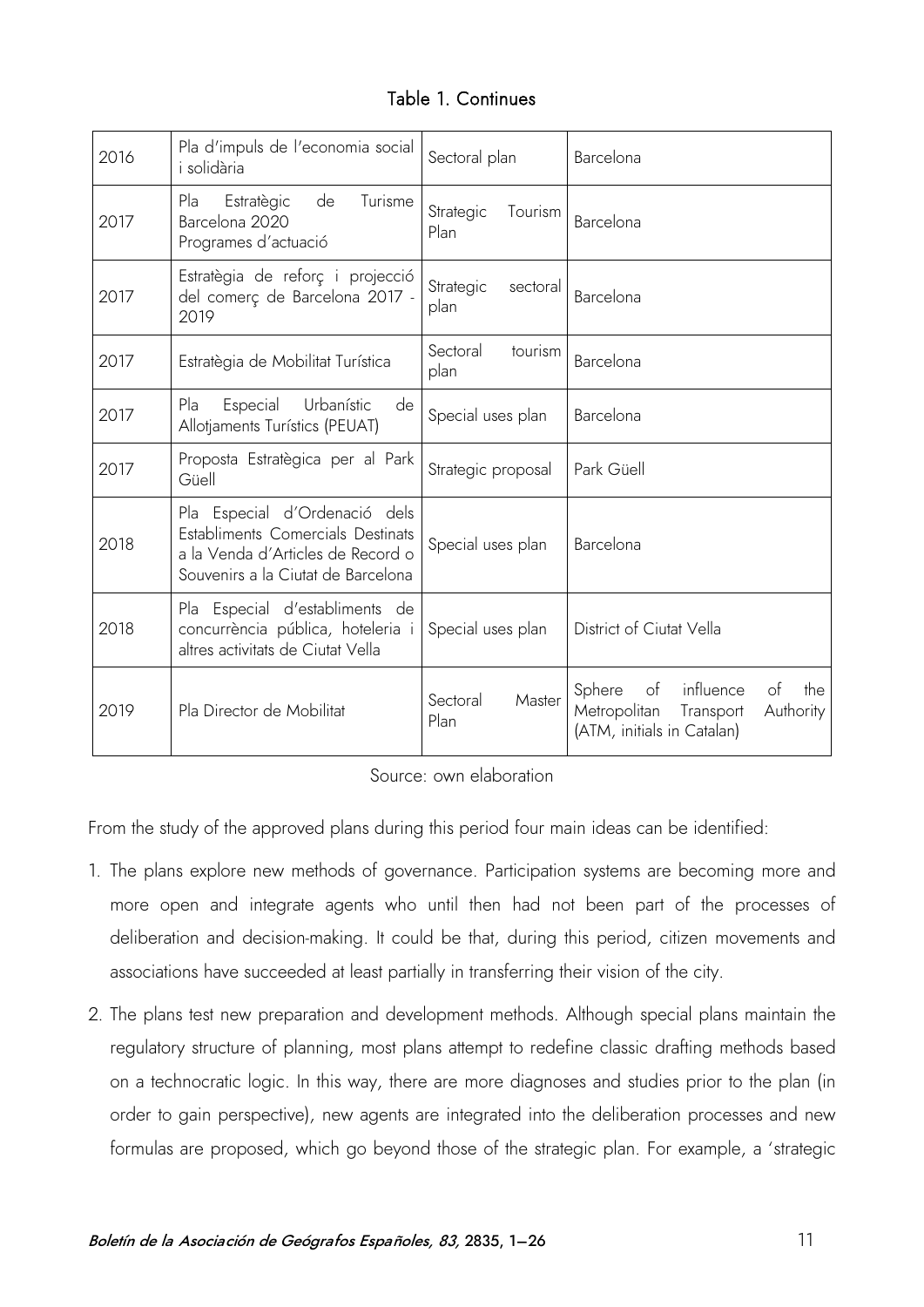proposal' was formulated for Park Güell and tourist mobility was organised on the basis of a strategy, rather than a conventional plan.

- 3. The plans assume that tourism is part of the city and that it is not possible to plan the immediate future of the municipality without integrating tourism dynamics both in the diagnosis and in the catalogue of municipal actions and policies. During this decade, the planning process assumes that tourism is one of the central axes of the identity of the city.
- 4. The tourist plans propose to limit tourist activity in order to maintain the identity of the city and the balance of the urban system. The city project is not defined so much on the basis of the sectors that need to complement (and in some cases replace) the tourism dynamics, as on limiting those tourism dynamics. In fact, the main use that, according to the plans, the city needs to recover in certain areas is residential use.

# 4 The spatial logic of plans: From neighborhood tensions to the metropolitan dimension

At an early stage, tourism-city tensions were perceived at the micro-scale. In essence, the plans include the problems related to tourism in the areas of extreme concentration. La Rambla, Barceloneta, the first ring of the Sagrada Familia, Park Güell and Montjuïc are some of the spaces that appear in the first diagnoses. However, the Ciutat Vella district would quickly turn into the space in which the main tourism tensions are found, the space delimited by the old walls and where the competition for land for diverse uses (cultural, administrative, residential, equipment, commercial, tourist, etc.) would soon become clear. In addition, Ciutat Vella is a district with a high density and diversity of population and a high concentration of tourism. In mid-2000, before the first plan, almost 40 % of all the hotels in the city were in this district; in 2009, no new hotel licenses were granted for the area, thus imposing a limit to its growth.

In this context the fourth use plan of Ciutat Vella in 18 years was presented in 2010. The plan attempted to address the imbalances created in the previous plans, especially in the limitation of the growth of the number of hotels and housing for tourist use. Thus, the purpose of the new plan was to balance the residential, commercial and tourist uses of Ciutat Vella and to underpin the residential population. The plan divides Ciutat Vella into three zones: those with reduced growth, sustained growth and increased growth in activity. Thus, the plan proposes a displacement of the most saturated corridors of the district towards the peripheral areas of the same district. The problems generated by tourism could be resolved at the micro-scale, with a relocation of uses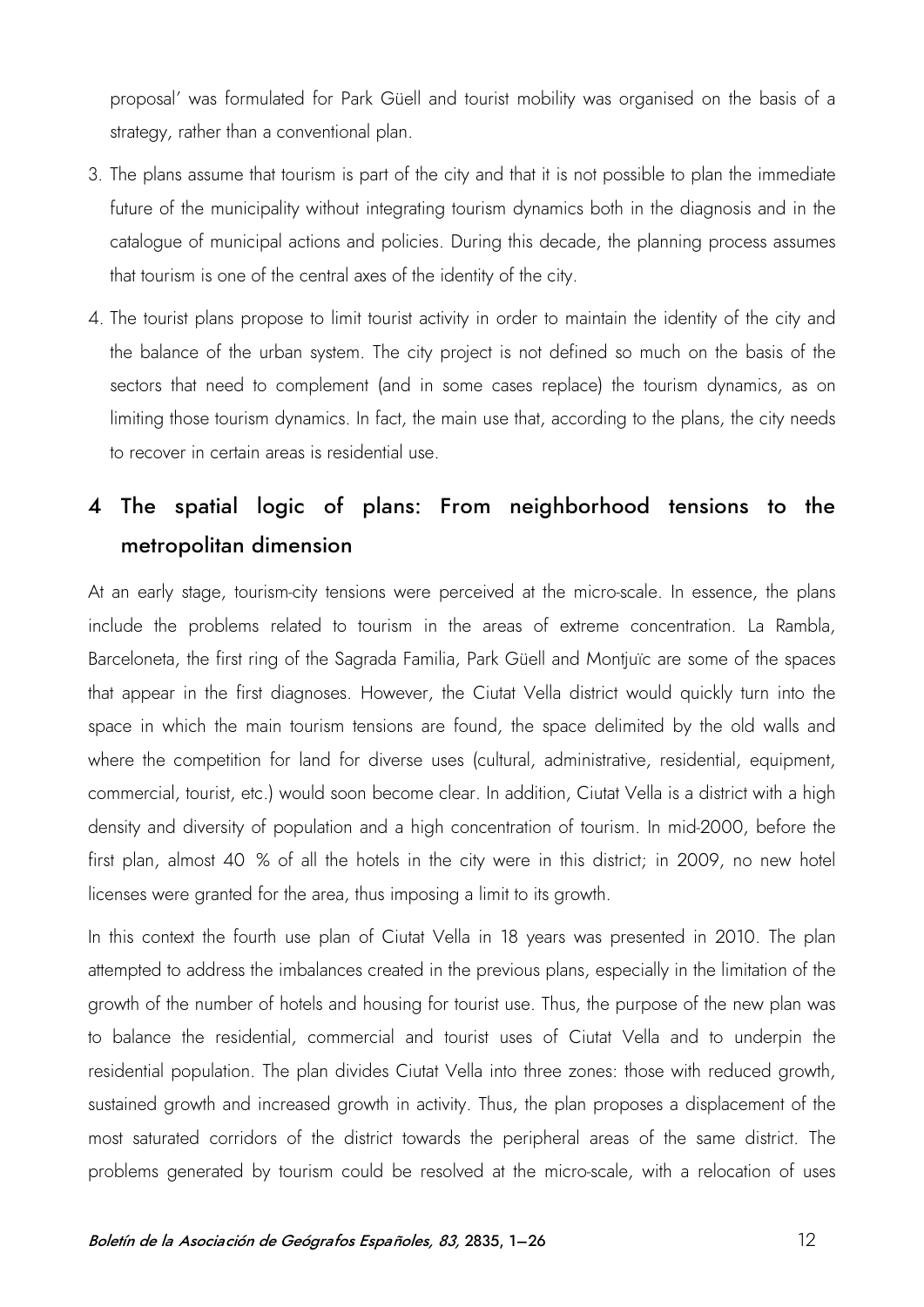within the same perimeter of the district. Rather than decongesting Ciutat Vella, what the first plan proposed was to redistribute uses within the area.

In addition to this strategy in the old quarter, a new strategic plan was approved in 2010 that incorporates the territorial dimension. The plan detects the extremely high concentration of activity in the districts of Ciutat Vella and the Eixample and proposes that tourist activity should be distributed across the entire municipality, in order to share both the costs and benefits of tourist activity. Therefore, the plan promotes new areas of deconcentration that avoid extreme saturation in the two central districts of the municipality. From a geographical point of view, this goal would be achieved through three territorial strategies: The incorporation of the metropolitan scale within the limits of the Barcelona brand, the redefinition of tourist landmarks and the proposal to reformulate the tourist space based on neighbourhoods and districts. This last point represents a significant change in the spatial logic of the tourist city, which is essentially a city of arcs and nodes, connected to a system, such as the tourist bus. The plan proposes that the axis used for the construction of the tourist identity should be the continuous spaces of the neighbourhoods, formed from diverse elements. This explains the implementation of the district tourism plans between 2011 and 2013, which attempted to define the tourist identity of each unit that made up the urban space of the city.

The district tourism plans were a part of the 2013 Government Measure on Territorial Deconcentration (Mesura de Govern de Desoncentració Territorial). The plans reflect the new spatial logic at the beginning of this period very well. On the one hand, there is an aim to draw a new tourist cartography, which reorganises the landmarks and tourist centres and which simultaneously promotes the neighbourhoods as tourist identity units, which finally make up the Barcelona brand. On the other hand, the plans are an instrument that seeks to ensure that the neighbourhood economies and communities benefit from the presence of tourist flows. The result of the plans was the creation of a new map and the attempt to implement a decentralised strategy of tourism activity, which ended with the "Les Barcelones" campaign. In this campaign, Barcelona was presented as the sum of ten spaces in the city with unique and differentiated attractions, as an umbrella brand that housed basic units (districts) with specific interests. In any case, the promotional campaign did not have a real effect on tourism dynamics, and the geography of the city's tourism was hardly altered.

Some of the subsequent plans tackled tourism conflicts at the micro-scale and proposed contingency strategies to tourism overcrowding, such as the Special Management Plan for La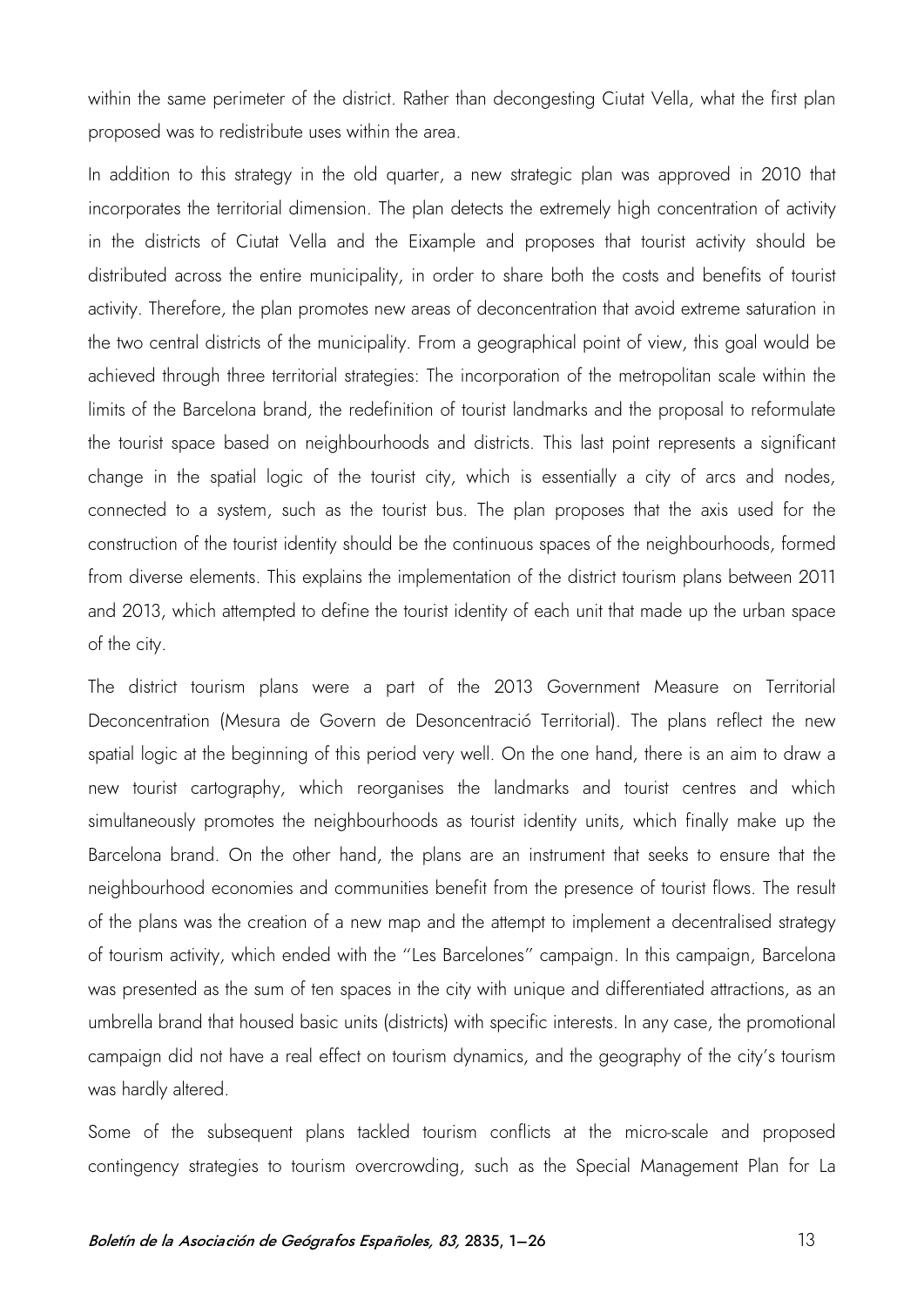Rambla (Pla Especial d'Ordenació de La Rambla), in 2014 or the Proposed Strategy for Park Güell (Proposta Estratègica per al Park Güell), in 2017, an urban park that for more than a decade has been a flashpoint for conflicts with local residents. In addition, some sector plans focused on the areas of greatest saturation, such as the 2018 Special Plan for the Management of Commercial Establishments Destined for the Sale of Souvenir Objects in the City of Barcelona (Pla Especial d'Ordenació dels Establiments Comercials Destinats a la Venda d'Articles de Record o Souvenirs a la Ciutat de Barcelona), which extended the prohibition area from the previous special plan to Ciutat Vella, Sagrada Familia, Park Güell, Casa Vicens, Camp Nou, Gràcia and the Sant Antoni area, in addition to the buildings catalogued as Cultural Heritage of National Interest (BCIN). Therefore, this plan proposed a cartography of the 'hot spots' of tourist activity where it prohibited the creation of new souvenir shops.

The 2017 strategic plan reinforces this decentralisation logic with two different approaches: On the one hand, with the identification of the limits of "Destination Barcelona" beyond the municipal scope, as already identified in the previous plan. On the other hand, with the strategy of displacement of tourist activity towards the periphery of the municipality. The first point is relevant, because it resizes the real limits of the tourist city, although the effective borders of the plan are municipal:

> Addressing the destination from a territorial perspective allows the management of tourism effects, promoting the development and improvement of the quality of this activity, increasing the quality of urban life, while at the same time helping to obtain a better distribution of its effects on the entire the territory. In order to ensure the social and economic balance of the territory, it is necessary to rethink the current destination model that generates practices with strong territorial impacts in some areas of the city. The territorial strategy of the destination must take into account the characteristics and the welcoming capacity of the different territories and attractions, making evident the need to expand the destination of the municipal territory in the metropolitan, provincial and Catalan areas (Pla Estratègic de Turisme Barcelona 2020, Programes d'actuació, 2017, p. 57).

The plan identifies a "variable geometry" in the spatial structure of the destination. On the one hand, destinations are constructed spatially, based on the stories and images that support these narratives, and which are closely connected with visitors' expectations; however, the actual experience (the concretion of expectations) has a clear territorial component. Tourism in practice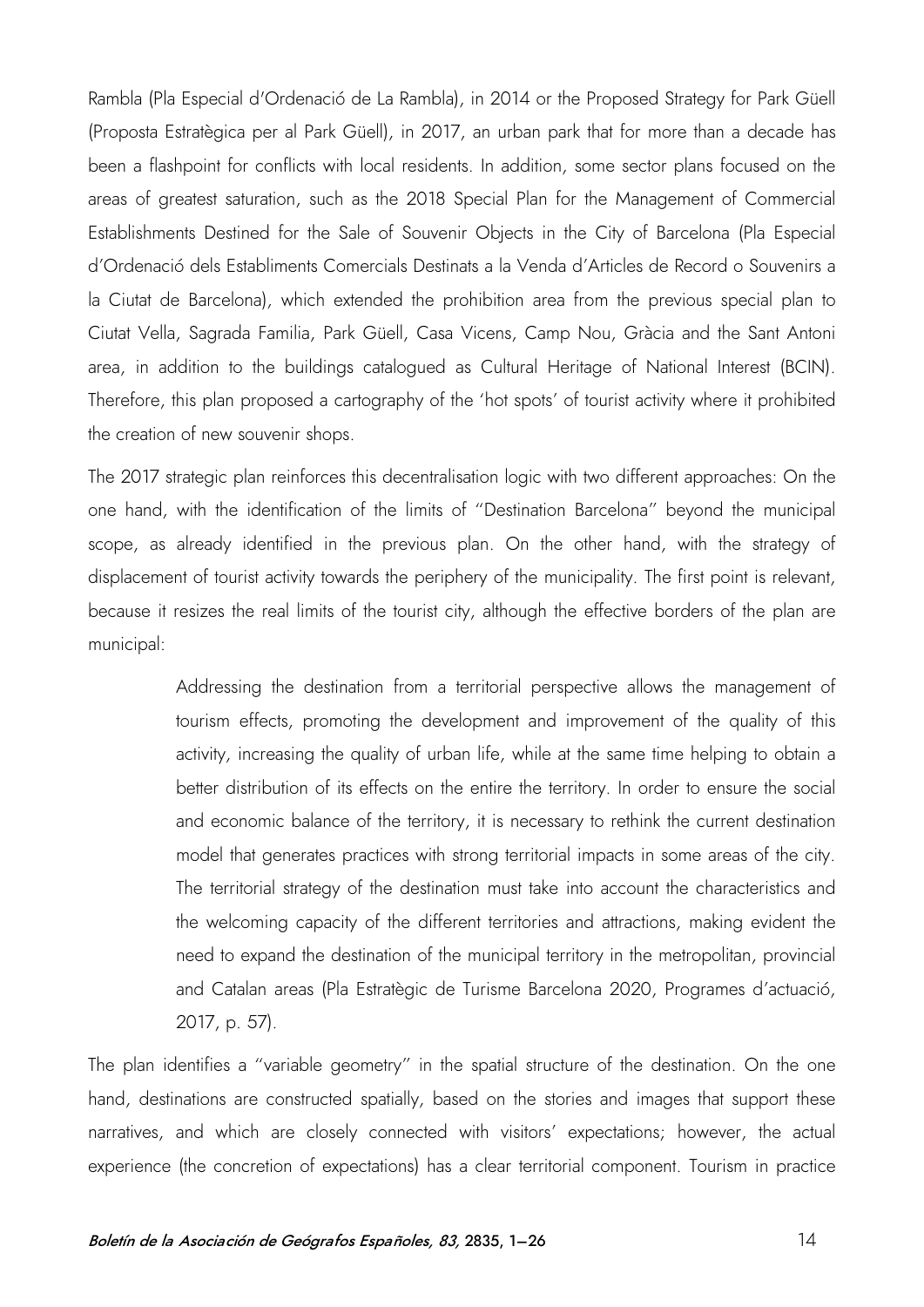sketches out flows, concentrations, empty spaces, etc. In fact, one of the main axes of development of the plan is the territorial axis. On the other hand, it creates a new decentralisation strategy that builds on the failure of the 2013 Territorial Deconcentration Measure (Mesura de Desconcentració Territorial) and the district plans. However, territorial policy goes well beyond this and affects all areas of tourism. It proposes a new marketing approach that identifies new attractions and places local shops at the heart of the city's image, it fights against imbalances with a series of actions on urban landmarks (which it calls EGA, from the term for very crowded spaces), lays the foundations for new tourist mobility; and proposes the metropolitan scale as the basic unit of action.

In any case, the strategic plan mainly focuses on the tension between residential and tourist uses which will create the conditions for the approval of the Special Urban Plan for Tourist Accommodation, the PEUAT (Pla Especial Urbanístic d'Allotjaments Turístics), which is the main management instrument of this decade, and which is having a very relevant impact on the spatial logic of the urban project. The proposal of this plan establishes a scenario in which accommodation in the most saturated area should tend to be reduced and compensated by opening a new offering in the most peripheral space of the urban fabric, already on the limits with neighbouring municipalities. While the first plans of the decade essentially affect Ciutat Vella and do not go beyond an internal reorganisation, the 2017 plan and the PEUAT of the same year will bring up planning processes for the whole municipality. The actions of PEUAT will affect the municipalities of the Metropolitan Area of Barcelona, which may include part of the centrifugal force of the plan. Therefore, in the preliminary documents of the metropolitan strategic plan, the need to replace the local scale with the metropolitan scale has already been pointed out.

In this way, we can identify a sequence in the city's tourism planning processes, from the microscale (Park Güell, Raval, Barceloneta, Sagrada Familia) to the municipal scale and, finally, to the metropolitan scale. During the first phase, the impacts seem to be reduced to a very limited space of the urban fabric and the plans target offsetting measures at this micro scale. At the same time, there is a need to propose measures that affect the municipality as a whole, so that the tourist mobility plan, the PEUAT or the strategic plans are presented at the municipal level. Finally, there is the need to combine municipal strategies with actions at the metropolitan scale. Thus, the two strategic plans openly reflect the need for a vision of the area as a whole, which is also present in the reports in the Barcelona Metropolitan Plan. In fact, both strategic plans assume that the limits of "Destination Barcelona" are imprecise, broad and drawn from the actual experience of visitors at the same destination. This transition from the micro-scale to the mesoscale is one of the most significant characteristics of the period.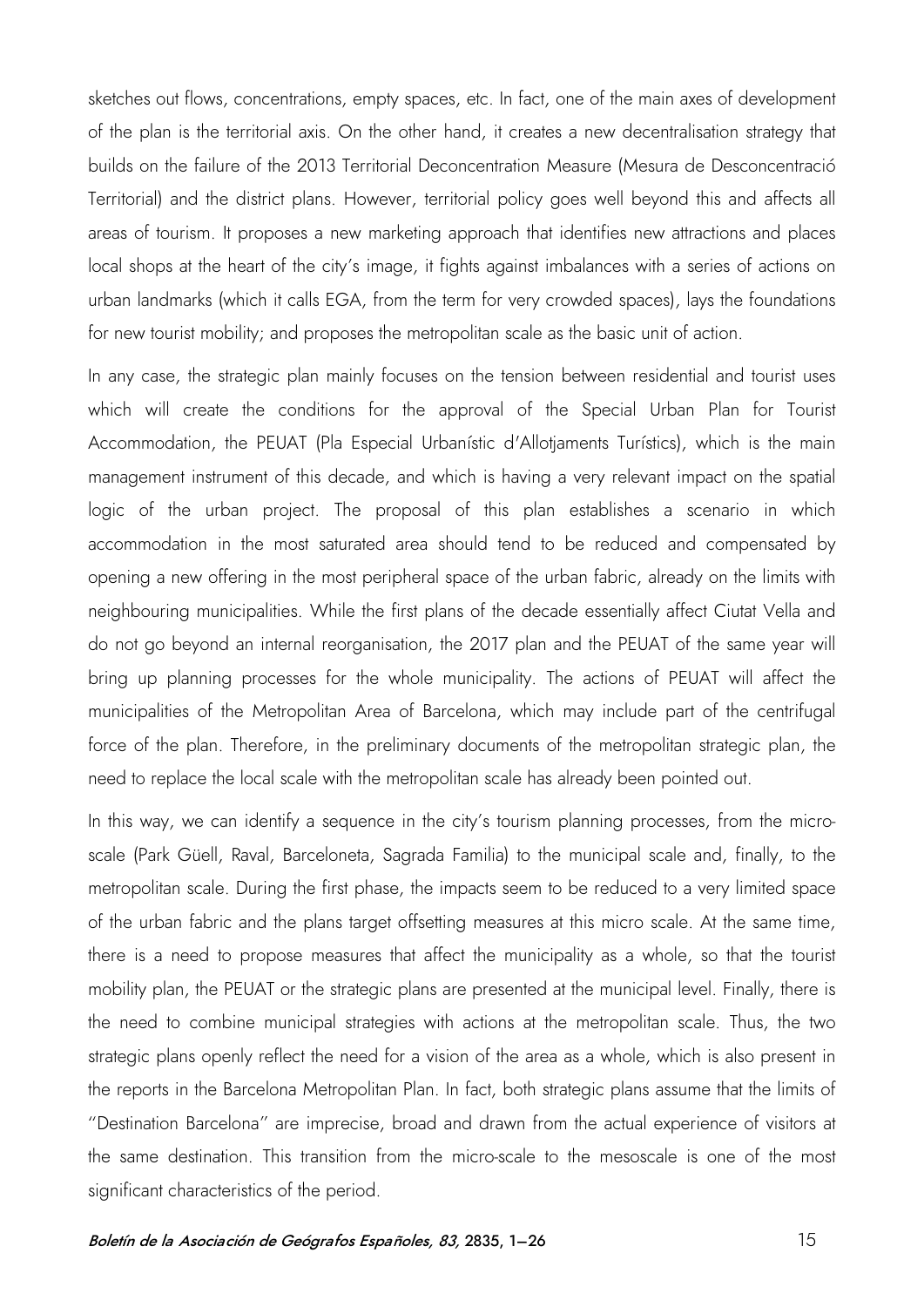# 5 New tourism management approach: limitation, displacement or negotiation

From 2010 to 2019, the plans reoriented the scale of action (from the neighbourhood to the municipality and the metropolitan area) and have assumed the tourist condition of the contemporary city. We could say that the plans are the act that confirms the tourist identity of the city: The space is configured by diverse elements and the tourist vector is a key piece to interpret this space. It is not possible to build a future city project that ignores the tourism dimension. Thus, according to the 2010 plan: "It must be assumed that tourism is a clearly structuring element of the city (...) In fact, we can hardly imagine Barcelona without tourism" (Pla Estratègic de turisme de la Ciutat de Barcelona, 2010b, p. 7). At the same time, however, the plans are a confirmation of the indirect (undesirable) effects of tourism and the projection of growth in the coming years would only exacerbate the tensions underlined by the various plans. For this reason, plans that identify tourism as a basic variable for understanding the city propose strategies to limit this activity at the same time.

The city project outlined in the plans does not propose a new activity that complements or replaces tourism as the axis of urban strategy. In the agriculture–commercial–industry–tertiary– knowledge–tourist city sequence there is no new vector on which to project the city of the future. In fact, the plans propose the decompression of tourist activity as a central vector of development. What the new plan articulates is the limitation (and not the elimination) of tourism. Who or what will fill the void that the reduction in tourism pressure would create? Basically, residential use. Therefore, the plans propose a city of citizens, in which the maintenance of the pre-existing residential fabric, combined with various economic activities (including tourism), configures the projected city.

In this sense, the 2017 Strategic Proposal for Park Güell (Proposta Estratègica per al Park Güell) is very illustrative. This space is a fundamental piece of Antoni Gaudí's work. It has been a public space since 1922 and it was included in the World Heritage List in 1984. It has also been the scene of many social and cultural events in the neighbourhood and the city as a whole. The progressive 'touristification' of the park has altered the commercial dynamics of the area, as stated in the strategic proposal, and has created mobility problems due to the saturation of the access points. But the main problem is the occupation of Park Güell by tourists, which has displaced the social use by residents. Currently, Park Güell receives 3.12 million visitors in the monument area, and it is estimated that more than 9 million visitors enter the space defined by UNESCO. In 2008, it

#### Boletín de la Asociación de Geógrafos Españoles, 83, 2835, 1–26 16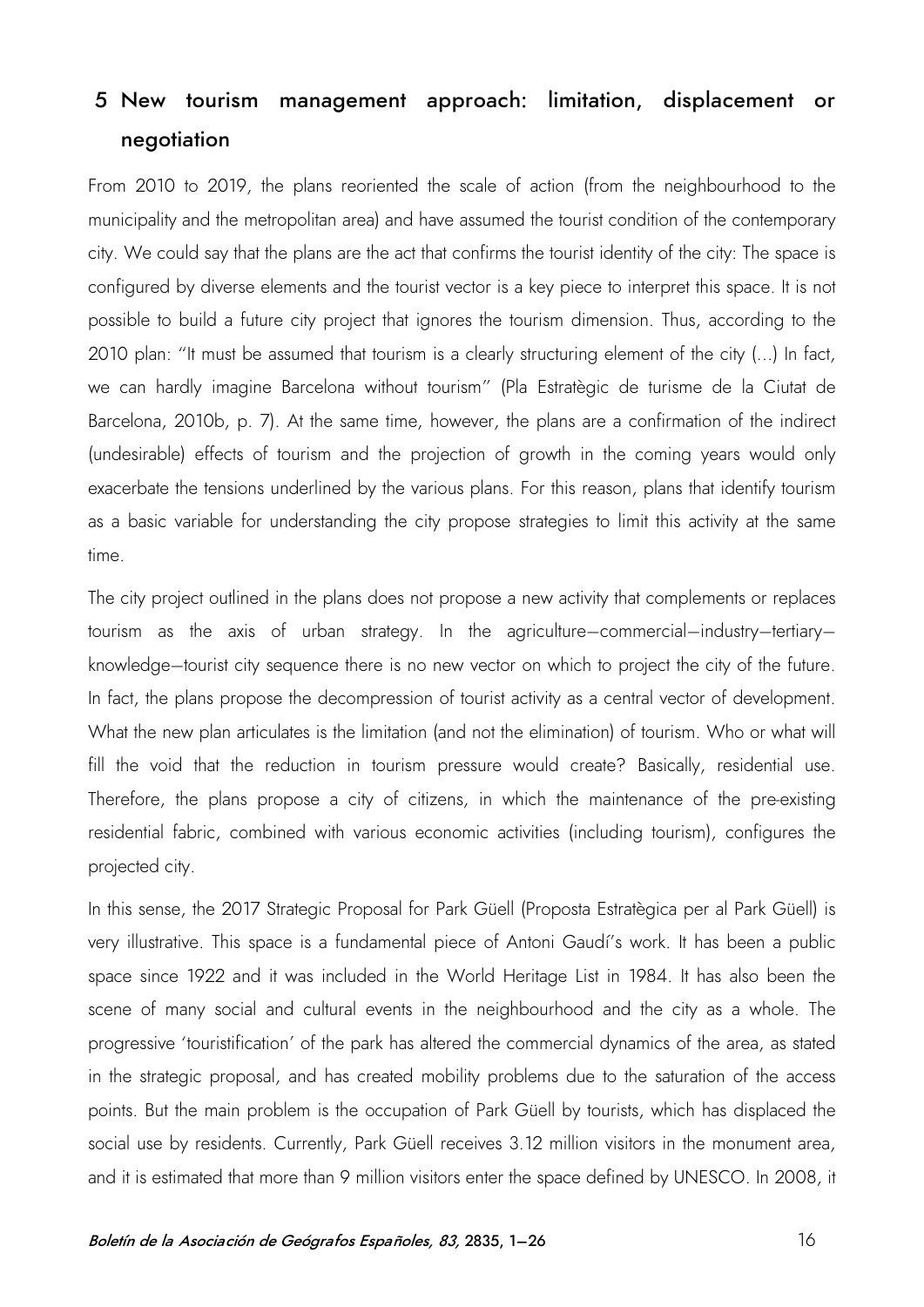was proposed for the first time to limit access to the park, and it was not until 2013 that entrance was controlled to manage these uses; thus, a regulation to access this part of the park, with the main monuments, was approved in October 2013, with a maximum capacity of 800 people per hour. The proposal was created with the conviction that this regulation is insufficient: Of the 6,570 hours a year during which the park is open, only 66 hours are devoted to activities for local residents and citizens. This municipal decision, which turns the park into a kind of open museum (Arias, 2016), was criticised by both the tourism sector and the neighbourhood fabric. In the case of Park Güell, an intense debate between local residents and the administration has taken place, within the framework of a controversy that has been widely covered by the local press (Arias, 2016).

Currently the centenary of Park Güell in 2022 is proposed to be exploited in a different way, based on the recovery of the park by the local residents.

In fact, the proposal is a form of push & pull effect. On the one hand, it suggests some sort of 'detouristification' of the Park, which allows the reduction of tourist pressure on the space. One of the axes of the proposal is to combat the primacy of Gaudí's work and, specifically, Park Güell, in the tourist image of the city. It is therefore proposed to blur the presence of the park in the public and private promotion of the city and to propose alternatives that help reduce the tension in this space. Simultaneously, the strategy involves a recovery of the space by residents. With the creation of leisure activities for the neighbourhood, the installation of spaces and facilities aimed at residents, the protection of local shops, management of green spaces or the improvement of the park's border spaces, the proposal raises the need for the reduction of tourist pressure to be accompanied by a significant increase in residential use. Therefore, according to the plan, the identity of the Park Güell depends on the capacity to achieve the de-touristification of the space and to have it occupied again by the residents.

The 2016 Special Development Plan for La Rambla (Pla Especial d'Ordenació de La Rambla) also raised the need for residential recovery of this space, to the detriment of tourist use. The identity of La Rambla depends on the ability to reduce tourism to the benefit of everyday practice. According to the plan, La Rambla should be the type of city its residents want it to be, a city with identity, flats to work and live in and uninterested in looking for tourism opportunities, preserving its heritage and thus its international importance. Yet, the 2018 Special Plan for the Management of Commercial Establishments Destined for the Sale of Souvenir Objects in the City of Barcelona (Pla Especial d'Ordenació dels Establiments Comercials Destinats a la Venda d'Articles de Record o Souvenirs a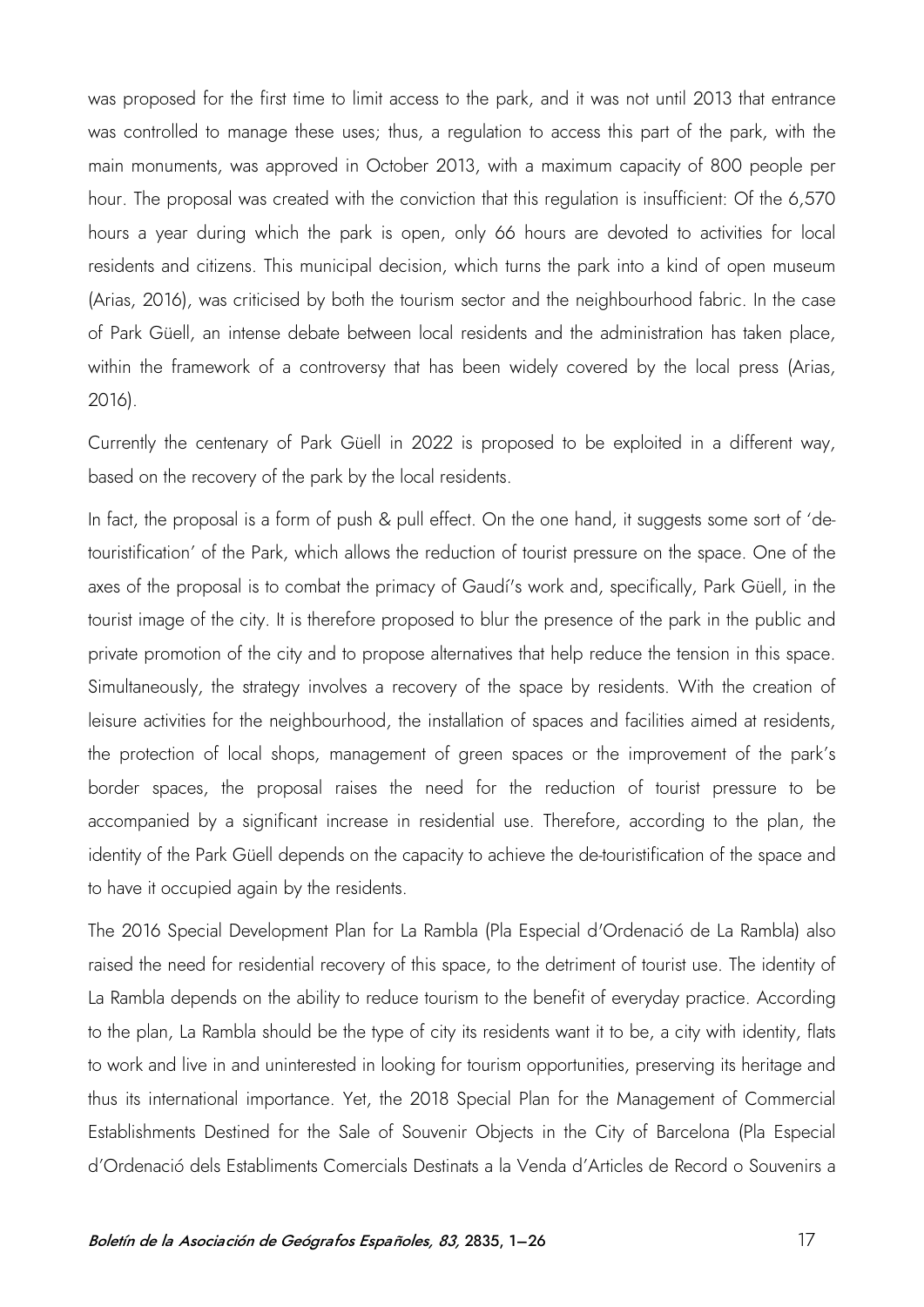la Ciutat de Barcelona) once again poses the question of choosing whether it must be designated for residential use or tourist use, having as a higher objective the prevention of the displacement of traditional shops, even though that may have some disadvantages on the quality of life of citizens. In this way, the areas defined in the plan prohibit new establishments from being opened, while stimulating their displacement to less saturated areas. The identity of the Barcelona project pivots not on the construction of a new economic or cultural vector, which articulates the activity of the city, but on the reduction, or at least limitation, of tourism, especially in the most saturated areas.

Therefore, a limitation strategy has been used, especially in the use plans. The aim is to slow down the increase in activity in areas of maximum saturation. It can be a limitation in the number of people (such as the threshold of visits to the Park Güell), a limitation of accommodation (such as the PEUAT or the Ciutat Vella plan), which is an indirect way of redirecting tourist flows, or of spatially sensitive activities (such as souvenir shops or restaurants), which conflict with residential or local business uses.

The second strategy is a displacement strategy, which reorganises the activity, moving it to new spaces. In general, this strategy promotes a movement of a centrifugal nature, which shifts tourist activity towards peripheral spaces. The logic of a displacement of tourism is part of the axis of the two strategic plans, but it is the 2017 plan that most clearly outlines the forms of displacement. For example, the plan stresses the need to rethink the city's communication strategy, the Barcelona brand, based on complex narratives that promote new itineraries, alternative versions of the city and, explicitly, the reduction of activity in the city's landmarks. While the basic instrument of the first plan was the district tourism plans, the new plan proposes a more complex strategy, incorporating mobility, marketing, urbanism and the metropolitan scale.

However, the most important instrument of the travel strategy is the PEUAT, the special plan that regulates the location of the city's accommodation spaces. PEUAT gathers some of the central ideas of the previous plans of Ciutat Vella, prohibiting accommodation in buildings that have had a recent residential use, in buildings that maintain non-tourist uses or in streets with very reduced dimensions that cannot support overcrowding. In addition to these conditions, the plan divides the city into three major zones: reduction, maintenance and expansion of growth.

The zone with the reduction in growth is formed by the areas with greater tourist density; it can be said that it is the map of the city that is "tired of attracting so many tourists": Ciutat Vella, a part of the Eixample, Poble Sec, the district of Sant Antoni, Plaza de España, Gràcia, Vila Olímpica and Poble Nou. It is the geography of tourist density, both in the first phase of growth (Ciutat Vella and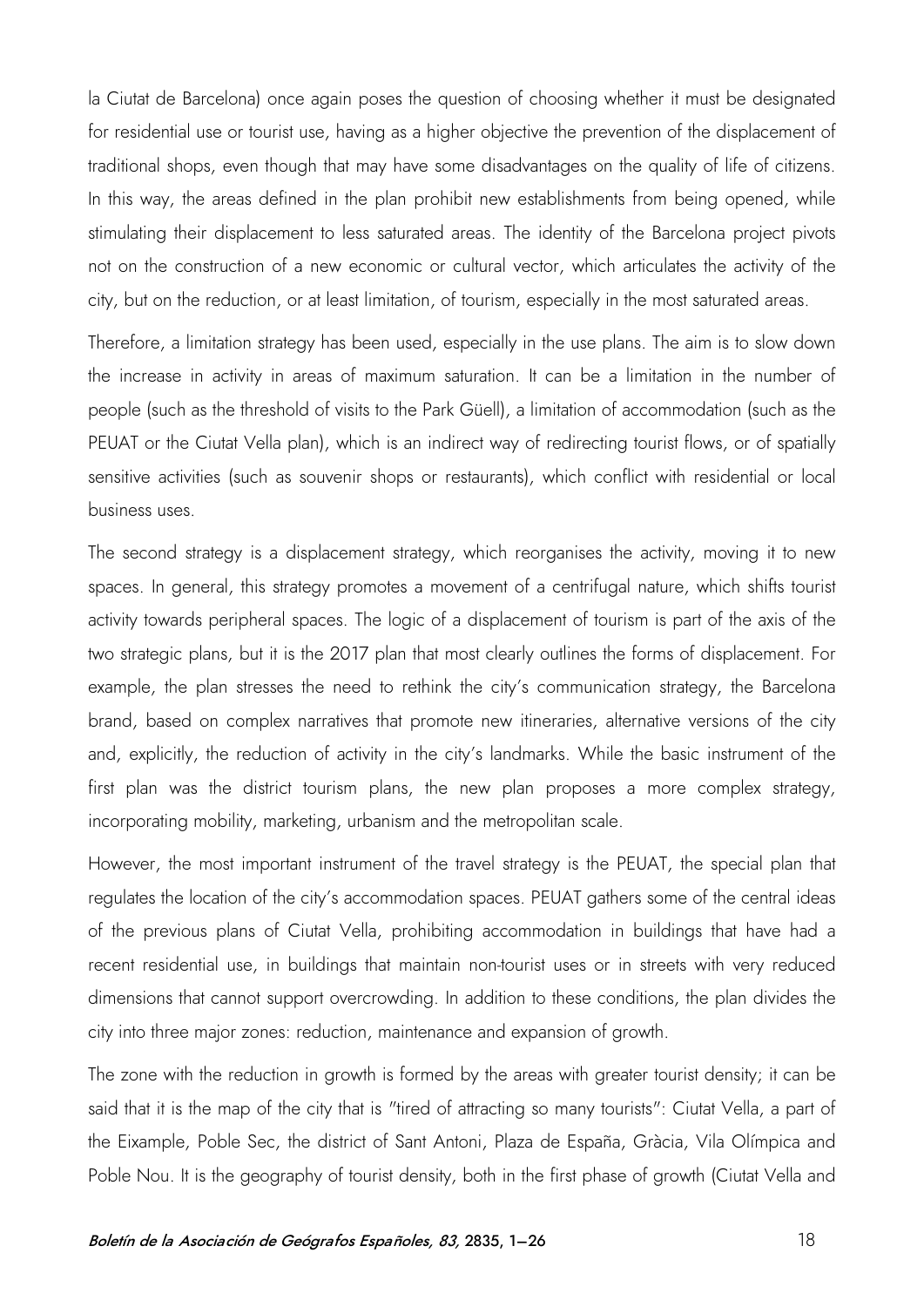Eixample) and in the recent expansion. In this space, the PEUAT prohibits the creation of new establishments. In addition, thanks to the use of the figure of non-conforming use, the existing establishments cannot be extended or moved to other spaces. The aim is to reduce tourist activity. It is therefore one of the first examples in Europe of planning a reduction in the growth of tourism.

The maintenance zone comprises the first peripheral area around the main tourist region. In this area, the goal is to maintain the accommodation floor. Therefore, establishments can be opened or moved if a space with similar characteristics has previously been closed. And the most peripheral area is defined as the space in which new establishments may be established, provided that it can be proved that an equivalent space was closed in the other two areas. In this way, the plan sketches out a future scenario in which saturated zones lose weight in favour of more peripheral spaces, while the intermediate zone is where we can basically see internal movements. And although the plan does not make it explicit, in a context of growth in demand and stagnation (or reduced supply), it is quite possible that the pressure of activity will change its scale and be projected onto the metropolitan space.

Finally, some plans propose negotiation strategies. Rather than a limitation or displacement of tourist activity, they are based on an improvement of the activity using specific management instruments. Interestingly, most of these proposals belong to non-tourist sector plans; in these plans, tourism is often presented as an opportunity rather than a threat. And the plans propose measures to correct or reduce tourism conflicts, but in a context of promoting tourism activity. Thus, for example, the Mobility Master Plan (Pla Director de Mobilitat) proposes tourism demand as an additional demand for public transport and an opportunity to reinforce certain axes; however, it also proposes negotiation strategies that improve the provision of services and the reduction of conflicts. For example, we can see similar a situation in the 2015 Markets Strategic Plan (Pla Estratègic de Mercats de Barcelona), in which tourists are conceived as an opportunity to increase demand at markets, rather than as a threat to the identity of these spaces. Or the city's Sports' Plan (Pla Estratègic de l'Esport), which addresses the Olympic past and the tourism-sports binomial as one of the plan's development strategies.

#### 6 Conclusions

Barcelona approved more than 20 plans related to tourism from 2010 to 2019. There are two tourism strategic plans, various use plans, sector plans and specific actions on other matters, such as mobility, shops or housing. This extraordinary planning effort highlights the need to reorganise the city project. The plans are not confined to being management tools or tools otherwise aimed at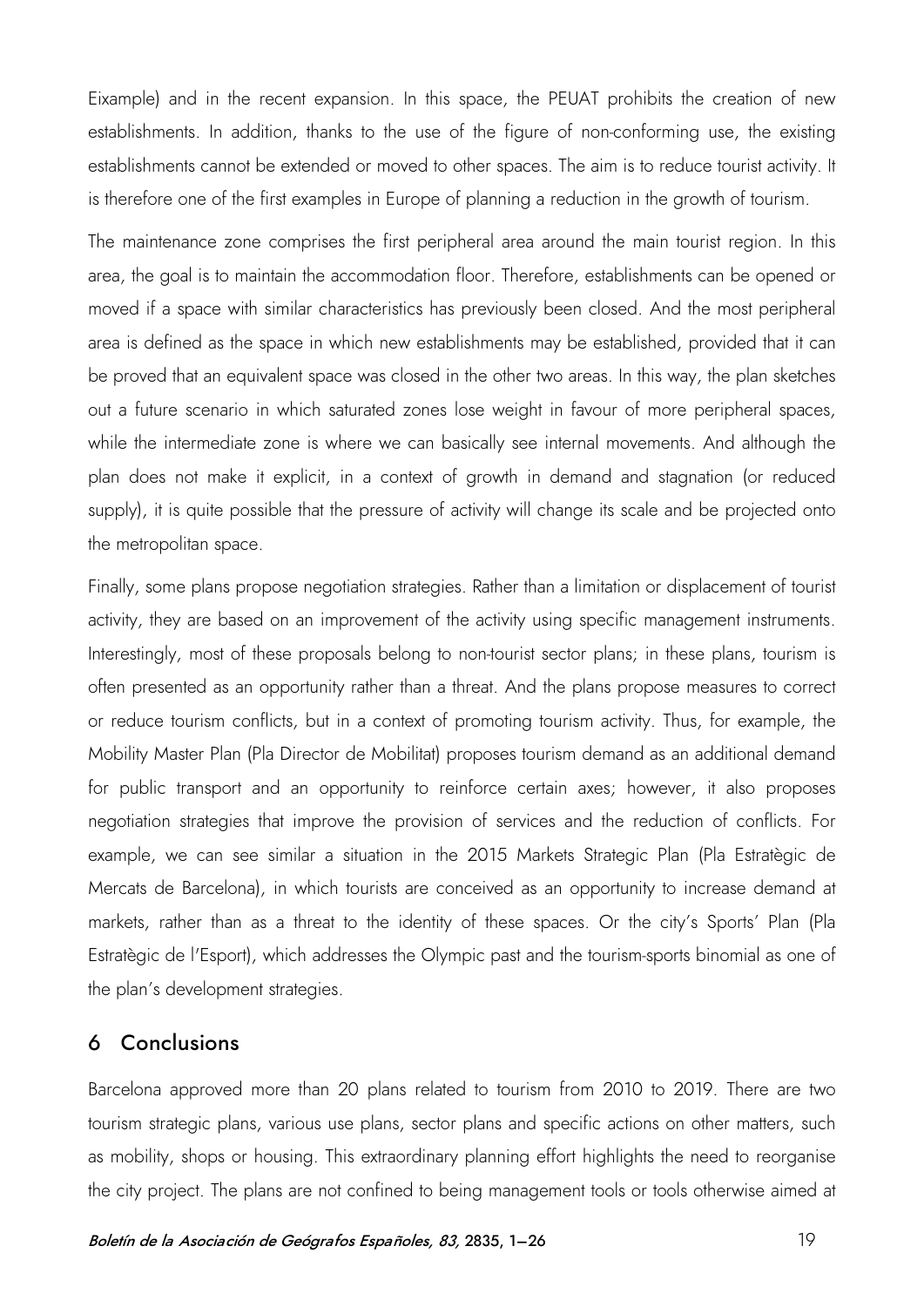guiding tourism dynamics. The plans also provide urban narratives, serving as the regulatory materialisation of the city project, the equilibrium point around which the city chooses to offset the forces (in one direction and in the other) that configure it. Therefore, there is an immediate first conclusion and this regards the density of tourism planning, in which diagnoses, plans and applications and evaluations of previous plans overlap almost simultaneously. The city is constantly adapting its approach, sometimes because reality has changed so quickly that it requires an update of the plan that was just approved; and sometimes because social dynamics lead to the need for a new balance.

The plans explicitly assume Barcelona's condition as a tourist city. It is no longer possible to imagine Barcelona without incorporating the tourism variable into the equation. In the same way that agriculture, shops, industry, logistics or the tertiary sector had done in the past, tourism has become a vector that gives identity to the city. Therefore, it is not a question of reconciling tourism and the city, but rather of managing tourism in the city. They cannot be conceived as separate units. The plans outline a project for the future, an imagined city. The most important thing is that the city project is not built on new pieces, but on the limitation of existing ones, on the limitation of tourism. It is not a plan for action, but for resistance. To this end, the city model proposed in the plans intends to achieve the recovery of residential use and the limitation of tourist activity.

The planning follows a scalar logic. The first plans are for a micro-scale scenario, in which conflicts take place in areas of maximum concentration. Tourism management is presented as the resolution of tensions on this minimum scale. Later on, the scale of the plans is changed, which now assume the municipal dimension as the basic scenario for action. This allows the redistribution of tourist activity and the forecasting of the effects of limitation on peripheral areas. Finally, the plans incorporate the metropolitan scale as the scenario in which future dynamics will take place (ideally). Once the municipal scenario has been filled up, the tension between supply and demand will tend to displace part of the activity to the metropolitan ring. One example of this is the many different municipal plans that attempt to capture part of the centrifugal flows from the capital. In fact, the tourist scenario of "Destination Barcelona" also goes beyond the metropolitan limits and extends to the north and south, following the great railway corridors.

As it has been explained, tourism management combines three strategies. First, the limitation of people, accommodation or activities, through plans that restrict tourist activity in areas of maximum saturation. Second, the shift of activity towards peripheral areas, in order to improve the territorial balance of tourism (its costs and benefits), but also as a way of reducing tensions in the centre. And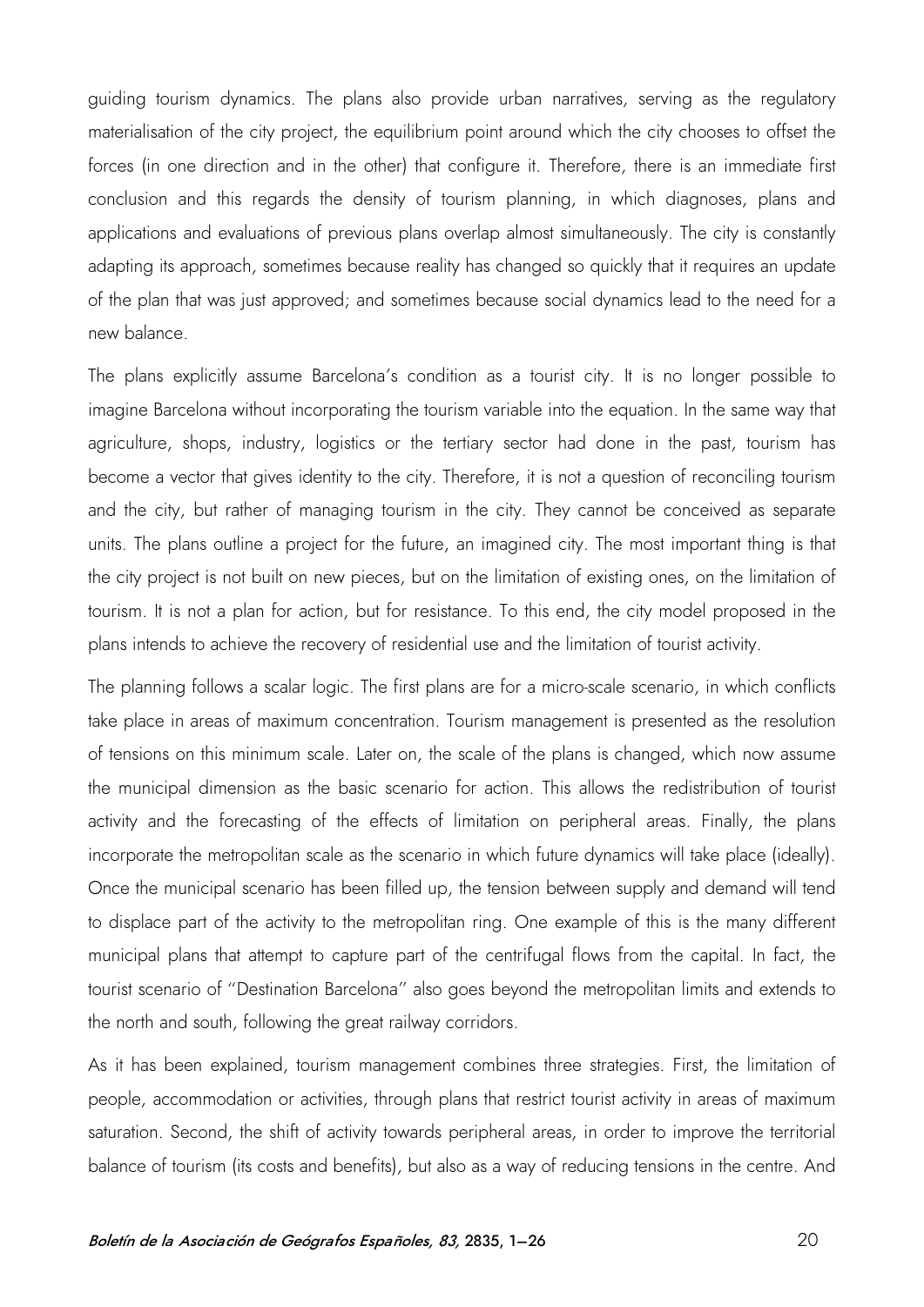thirdly, mediation in order to take advantage of the benefits of tourism and mitigate the social conflicts derived from the tourism impact. However, it is the non-tourist plans, i.e., the sector plans, that propose more mediation measures. This indicates that there are sectors that have not yet taken full advantage of the tourist interest in the city and, before proposing its limitation, focus on exploitation of these. In any case, all the plans studied show that the identity of Barcelona cannot be projected without tourism, but with tourism aimed at visiting a Barcelona that exists beyond the advertised image, under conditions that first and foremost respect its residents. Future lines of research could highlight the distance between all of these planned proposals and their implementation in the territory to determine to what extent reality is reflected in tourism planning and the level of coordination between so many different plans.

Declaración responsable: Las/os autoras/es declaran que no existe ningún conflicto de interés con relación a la publicación de este artículo. Para el desarrollo de esta investigación, cada autor/a tuvo que analizar una parte de los documentos de planificación turística y de la ciudad de Barcelona entre 2010 y 2019; concretamente la división de estudio ha sido entre planes estratégicos, planes de usos, planes sectoriales y planes metropolitanos. Las/os dos primeras/os autoras/es han trabajado en la revisión de literatura y discusión, mientras que las/os cuatro autoras/es junta/os han trabajado los resultados y parte de la discusión.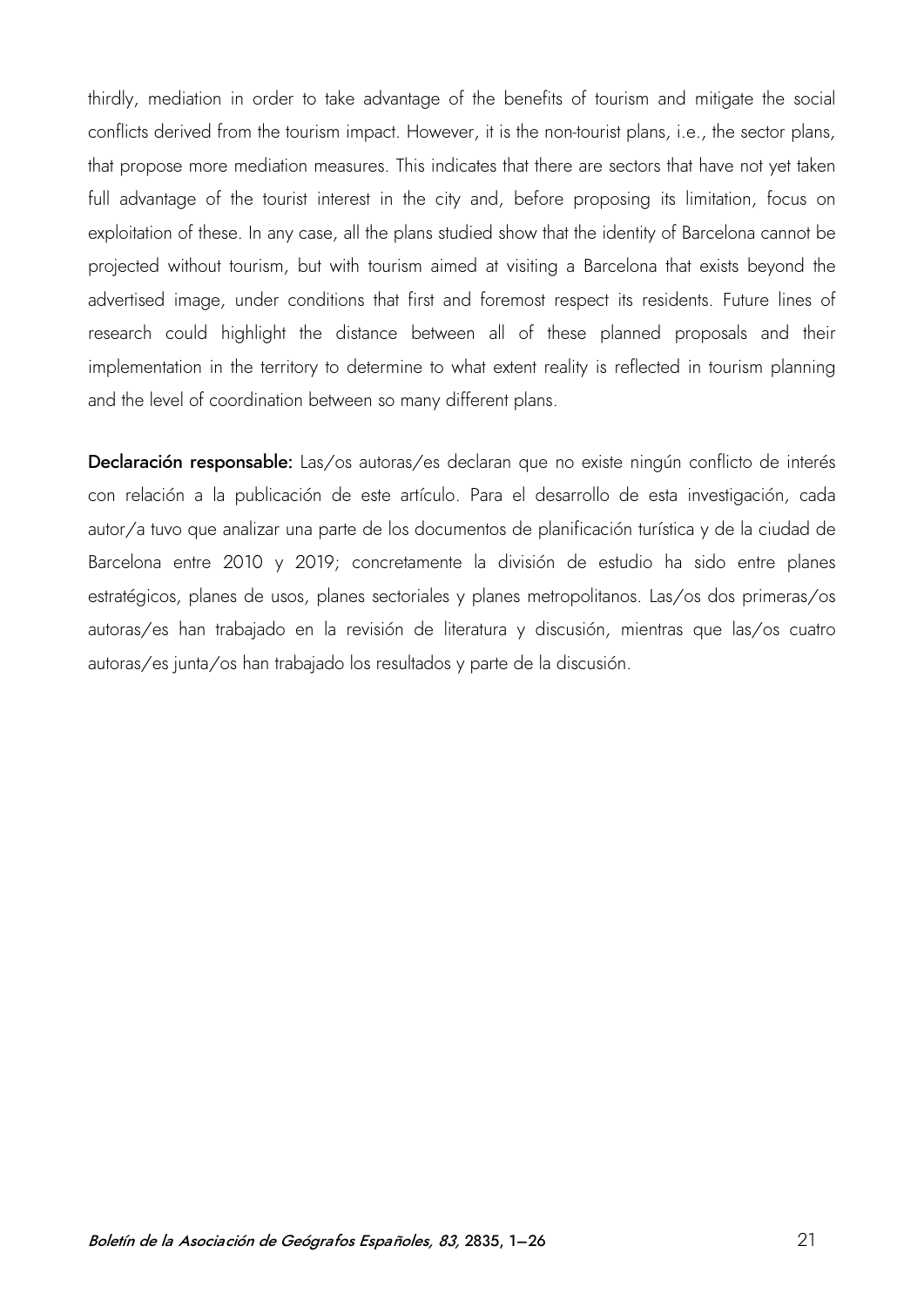## References

Ajuntament de Barcelona (2010a). *Pla Especial d'establiments de concurrència pública, hoteleria i altres activitats de Ciutat Vella*. Retrieved from<https://bcnroc.ajuntament.barcelona.cat/jspui/handle/11703/86875>

Ajuntament de Barcelona (2010b). *Pla Estratègic de Turisme de la Ciutat de Barcelona*. Retrieved from [https://ajuntament.barcelona.cat/turisme/sites/default/files/documents/101029\\_pla\\_estrat](https://ajuntament.barcelona.cat/turisme/sites/default/files/documents/101029_pla_estrategic_turisme_ciutat_barcelona_2010-2015.pdf) [egic\\_turisme\\_ciutat\\_barcelona\\_2010-2015.pdf](https://ajuntament.barcelona.cat/turisme/sites/default/files/documents/101029_pla_estrategic_turisme_ciutat_barcelona_2010-2015.pdf)

Ajuntament de Barcelona (2011). Pla d'Energia, Canvi Climàtic i Qualitat de l'Aire de Barcelona (PECQ). Retrieved from

[https://ajuntament.barcelona.cat/ecologiaurbana/sites/default/files/PlaEnergia\\_CanviClimatic\\_Q](https://ajuntament.barcelona.cat/ecologiaurbana/sites/default/files/PlaEnergia_CanviClimatic_QualitatAire-2011-2020.pdf) [ualitatAire-2011-2020.pdf](https://ajuntament.barcelona.cat/ecologiaurbana/sites/default/files/PlaEnergia_CanviClimatic_QualitatAire-2011-2020.pdf)

Ajuntament de Barcelona (2013a). *Mesura del Govern de Desconcentració Territorial del Turisme*. Retrieved from<https://bcnroc.ajuntament.barcelona.cat/jspui/handle/11703/84696>

Ajuntament de Barcelona (2013b). *Pla de Mobilitat Urbana de Barcelona*. Retrieved from [https://ajuntament.barcelona.cat/ecologiaurbana/ca/que-fem-i-per-que/mobilitat-activa-i](https://ajuntament.barcelona.cat/ecologiaurbana/ca/que-fem-i-per-que/mobilitat-activa-i-sostenible/pla-mobilitat-urbana)[sostenible/pla-mobilitat-urbana](https://ajuntament.barcelona.cat/ecologiaurbana/ca/que-fem-i-per-que/mobilitat-activa-i-sostenible/pla-mobilitat-urbana)

Ajuntament de Barcelona (2013c). *Pla Especial d'establiments de concurrència pública, hoteleria i altres activitats de Ciutat Vella.* Retrieved from<https://bcnroc.ajuntament.barcelona.cat/jspui/handle/11703/108624>

Ajuntament de Barcelona (2013d). *Pla Estratègic de l'Esport*. Retrieved from [https://bcnroc.ajuntament.barcelona.cat/jspui/bitstream/11703/108633/1/Pla%20estratèg](https://bcnroc.ajuntament.barcelona.cat/jspui/bitstream/11703/108633/1/Pla%20estrat%C3%A8gic_Esport_2012-2022.pdf) [ic\\_Esport\\_2012-2022.pdf](https://bcnroc.ajuntament.barcelona.cat/jspui/bitstream/11703/108633/1/Pla%20estrat%C3%A8gic_Esport_2012-2022.pdf)

Ajuntament de Barcelona (2013e). *Plans de Turisme de Districte*. Retrieved from [https://es.slideshare.net/Barcelona\\_cat/plans-de-turisme-de-districte](https://es.slideshare.net/Barcelona_cat/plans-de-turisme-de-districte)

Ajuntament de Barcelona (2014a). *Pla Estratègic Metropolità 2020*. Retrieved from [https://www.cideu.org/sites/default/files/docs/ciudad/pemb-2020-castella\\_0.pdf](https://www.cideu.org/sites/default/files/docs/ciudad/pemb-2020-castella_0.pdf)

Ajuntament de Barcelona (2014b). *Pla de Mobilitat Turística de Barcelona*. Retrieved from [https://www.barcelona.cat/mobilitat/sites/default/files/DiagnosticMobilitatTuristica24\\_7\\_2](https://www.barcelona.cat/mobilitat/sites/default/files/DiagnosticMobilitatTuristica24_7_2014_0_0.pdf) [014\\_0\\_0.pdf](https://www.barcelona.cat/mobilitat/sites/default/files/DiagnosticMobilitatTuristica24_7_2014_0_0.pdf)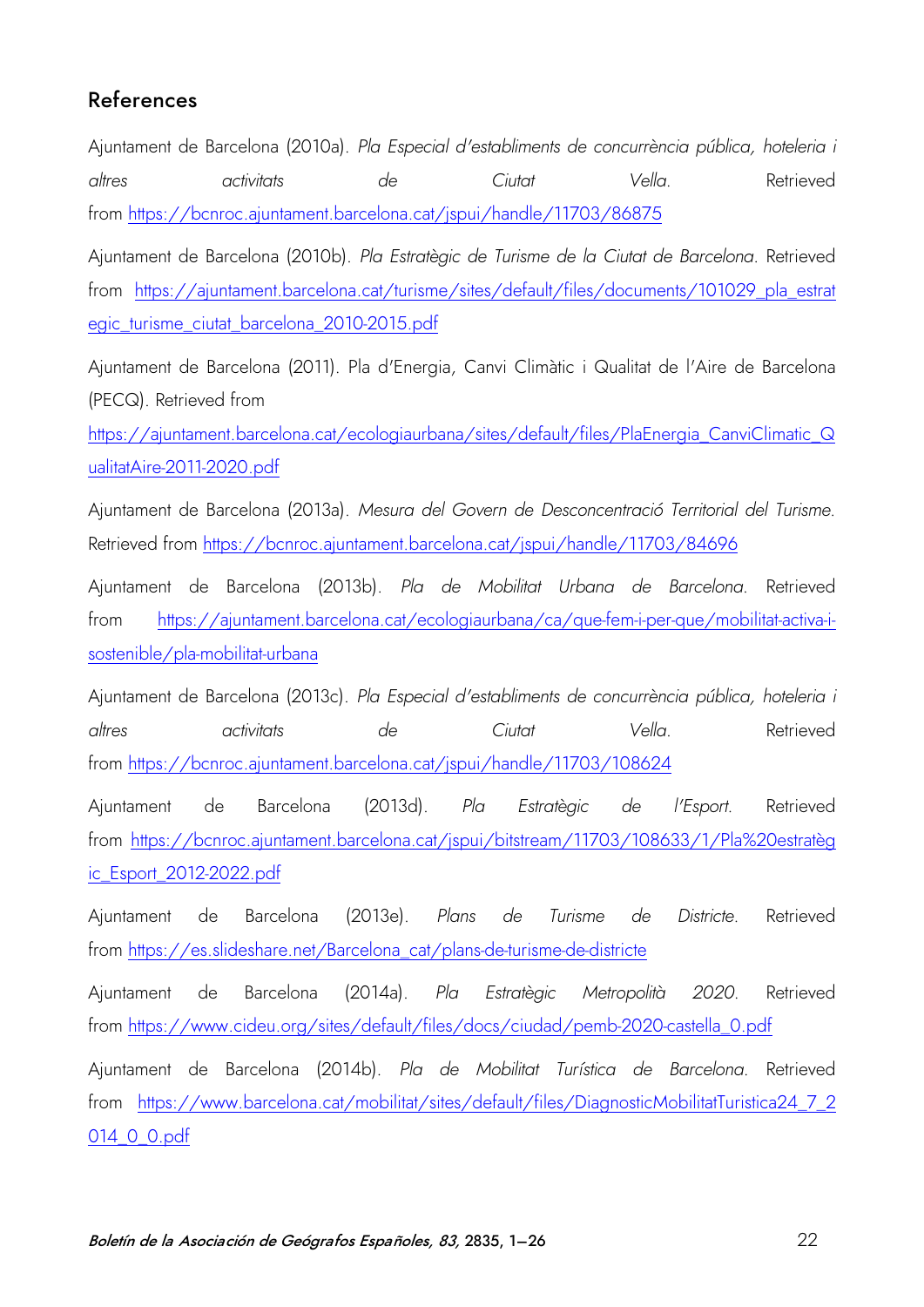Ajuntament de Barcelona (2015). *Pla Estratègic de Mercats de Barcelona*. Retrieved from [https://ajuntament.barcelona.cat/mercats/sites/default/files/Llibre%20Pla%20Estrategic%2](https://ajuntament.barcelona.cat/mercats/sites/default/files/Llibre%20Pla%20Estrategic%20ok.pdf) [0ok.pdf](https://ajuntament.barcelona.cat/mercats/sites/default/files/Llibre%20Pla%20Estrategic%20ok.pdf)

Ajuntament de Barcelona (2016a). Pla Especial d'Ordenació de la Rambla. Retrieved from http://ptop.gencat.net/rpucportal/AppJava/cercaExpedient.do?regCode=veureDocument& [codintExp=276381&fromPage=loa](http://ptop.gencat.net/rpucportal/AppJava/cercaExpedient.do?reqCode=veureDocument&codintExp=276381&fromPage=loa)

Ajuntament de Barcelona (2016b). *Plans de Barri 2016–2020*. Retrieved from<https://pladebarris.barcelona/es/plans-de-barri>

Ajuntament de Barcelona (2017a). *Estratègia de mobilitat turística*. Retrieved from [https://ajuntament.barcelona.cat/economiatreball/sites/default/files/documents/mesura\\_d](https://ajuntament.barcelona.cat/economiatreball/sites/default/files/documents/mesura_de_govern_mobilitat_0.pdf) [e\\_govern\\_mobilitat\\_0.pdf](https://ajuntament.barcelona.cat/economiatreball/sites/default/files/documents/mesura_de_govern_mobilitat_0.pdf)

Ajuntament de Barcelona (2017b). *Estratègia de Reforç i Projecció del Comerç de Barcelona 2017– 2019*. Retrieved from

[https://ajuntament.barcelona.cat/comerc/sites/default/files/mesura\\_de\\_govern\\_comerc.pdf](https://ajuntament.barcelona.cat/comerc/sites/default/files/mesura_de_govern_comerc.pdf)

Ajuntament de Barcelona (2017c). *Pla Estratègic de Turisme Barcelona 2020, Programes d'actuació.* Retrieved from

[https://ajuntament.barcelona.cat/turisme/sites/default/files/pla\\_estrategic\\_turisme\\_2020\\_progra](https://ajuntament.barcelona.cat/turisme/sites/default/files/pla_estrategic_turisme_2020_programes_actuacio_1.pdf) [mes\\_actuacio\\_1.pdf](https://ajuntament.barcelona.cat/turisme/sites/default/files/pla_estrategic_turisme_2020_programes_actuacio_1.pdf)

Ajuntament de Barcelona (2017d). *Pla Especial Urbanístic de Allotjaments Turístics (PEUAT).* Retrieved from<http://ajuntament.barcelona.cat/pla-allotjaments-turistics/ca/>

Ajuntament de Barcelona (2017e). *Proposta estratègica per al Park Güell.* Retrieved from [https://ajuntament.barcelona.cat/gracia/sites/default/files/documents/participacio\\_parkgu](https://ajuntament.barcelona.cat/gracia/sites/default/files/documents/participacio_parkguell_propostaestrategica2017-2022.compressed_0.pdf) [ell\\_propostaestrategica2017-2022.compressed\\_0.pdf](https://ajuntament.barcelona.cat/gracia/sites/default/files/documents/participacio_parkguell_propostaestrategica2017-2022.compressed_0.pdf)

Ajuntament de Barcelona, Direcció de Comunicació i Participació de la Gerència d'Ecologia Urbana (2018). *Pla especial d'ordenació dels establiments comercials destinats a la venda d'articles de record o souvenirs a la ciutat de Barcelona*. Retrieved from [https://decidim-barcelona](https://decidim-barcelona-new.s3.amazonaws.com/decidim%20barcelona/uploads/decidim/attachment/file/3021/Informe_final_PE_Souvenirs_def__1_.pdf)[new.s3.amazonaws.com/decidim](https://decidim-barcelona-new.s3.amazonaws.com/decidim%20barcelona/uploads/decidim/attachment/file/3021/Informe_final_PE_Souvenirs_def__1_.pdf) 

[barcelona/uploads/decidim/attachment/file/3021/Informe\\_final\\_PE\\_Souvenirs\\_def\\_\\_1\\_.pdf](https://decidim-barcelona-new.s3.amazonaws.com/decidim%20barcelona/uploads/decidim/attachment/file/3021/Informe_final_PE_Souvenirs_def__1_.pdf)

Ajuntament de Barcelona (2019). *Pla Director de Mobilitat*. Retrieved from [https://doc.atm.cat/ca/\\_dir\\_pdm2020-2025/DIAGNOSI\\_PRELIMINAR\\_pdM\\_2020-](https://doc.atm.cat/ca/_dir_pdm2020-2025/DIAGNOSI_PRELIMINAR_pdM_2020-2025.pdf) [2025.pdf](https://doc.atm.cat/ca/_dir_pdm2020-2025/DIAGNOSI_PRELIMINAR_pdM_2020-2025.pdf)

Boletín de la Asociación de Geógrafos Españoles, 83, 2835, 1-26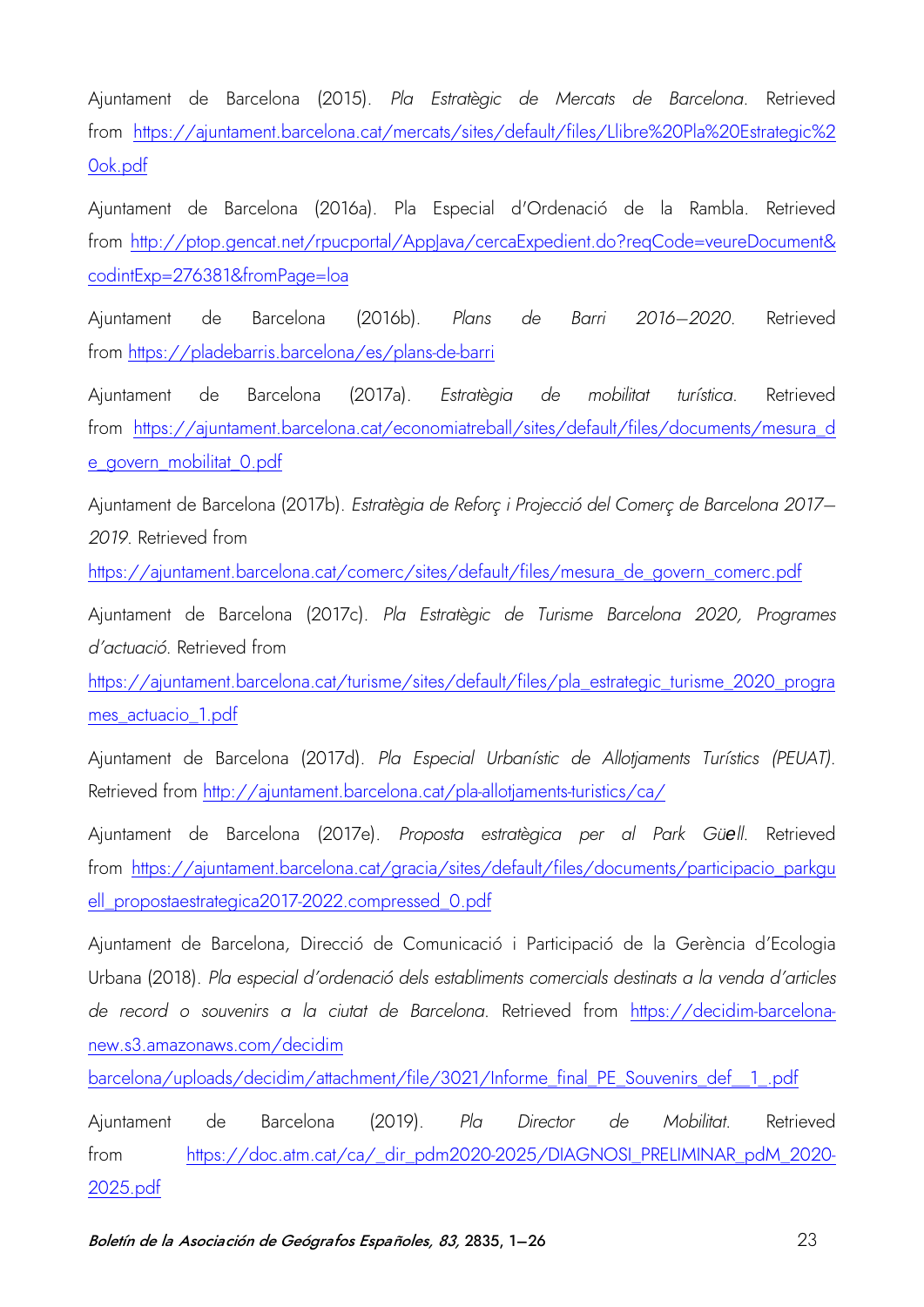Almeida J., Costa C., & Nunes da Silva (2017). A framework for conflict analysis in spatial planning for tourism. *Tourism Management, 24,* 94–106. <https://doi.org/10.1016/j.tmp.2017.07.021>

Andriotis, K. (2001). Tourism Planning and Development in Crete: Recent Tourism Policies and their Efficacy. *Journal of Sustainable Tourism, 9*(4), 298– 316. <https://doi.org/10.1080/09669580108667404>

Arias, A. (2016). La regulación del acceso al Park Güell. Un análisis de la controversia desde el giro relacional híbrido. Pasos. *Revista de Turismo y Patrimonio Cultural, 14*(3), 631– 644. [http://www.pasosonline.org/Publicados/14316/PS316\\_05.pdf](http://www.pasosonline.org/Publicados/14316/PS316_05.pdf)

Beaumont, N., & Dredge, D. (2010). Local tourism governance: a comparison of three network approaches. *Journal of Sustainable Tourism, 18*(1), 7– 28. <http://dx.doi.org/10.1080/09669580903215139>

Butler, R.W. (1980). The Concept of a Tourism Area Cycle of Evolution. Implications for the Management of Resources. *Canadian Geographer, 24*, 5–12. [https://doi.org/10.1111/j.1541-](https://doi.org/10.1111/j.1541-0064.1980.tb00970.x) [0064.1980.tb00970.x](https://doi.org/10.1111/j.1541-0064.1980.tb00970.x)

Colomb, C., & Novy, J. (2018). *Protest and Resistance in the Tourist City*. Routledge.

Connell, J., Page, J.S., & Bentley, T. (2008). Towards sustainable tourism planning in New Zealand: Monitoring local government planning under the Resource Management Act. *Tourism Management, 30*(6), 867–877. <https://doi.org/10.1016/j.tourman.2008.12.001>

Donaire, J.A., & Mundet i Cerda,n L. (2001). Estrategias de reconversión turística de los municipios litorales catalanes. *Papers de Turisme, 29,* 50– 65,<http://www.cervantesvirtual.com/nd/ark:/59851/bmc4q883b>

Dredge, D., & Jamal, T. (2015). Progress in tourism planning and policy: A post-structural perspective on knowledge production. *Tourism Management, 51,* 285– 297.<https://doi.org/10.1016/j.tourman.2015.06.002>

Getz, D. (1986). Models in tourism planning: Towards integration of theory and practice. *Tourism Management, 7*(1), 21–32. [https://doi.org/10.1016/0261-5177\(86\)90054-3](https://doi.org/10.1016/0261-5177(86)90054-3)

Getz, D. (1992). Tourism planning and destination lifecycle. *Annals of Tourism Research, 19*(4). 752–770, [https://doi.org/10.1016/0160-7383\(92\)90065-W](https://doi.org/10.1016/0160-7383(92)90065-W)

Hall, C. M. (2008). *Tourism Planning: Policies, Processes and Relationships*. Pearson (2nd Edition).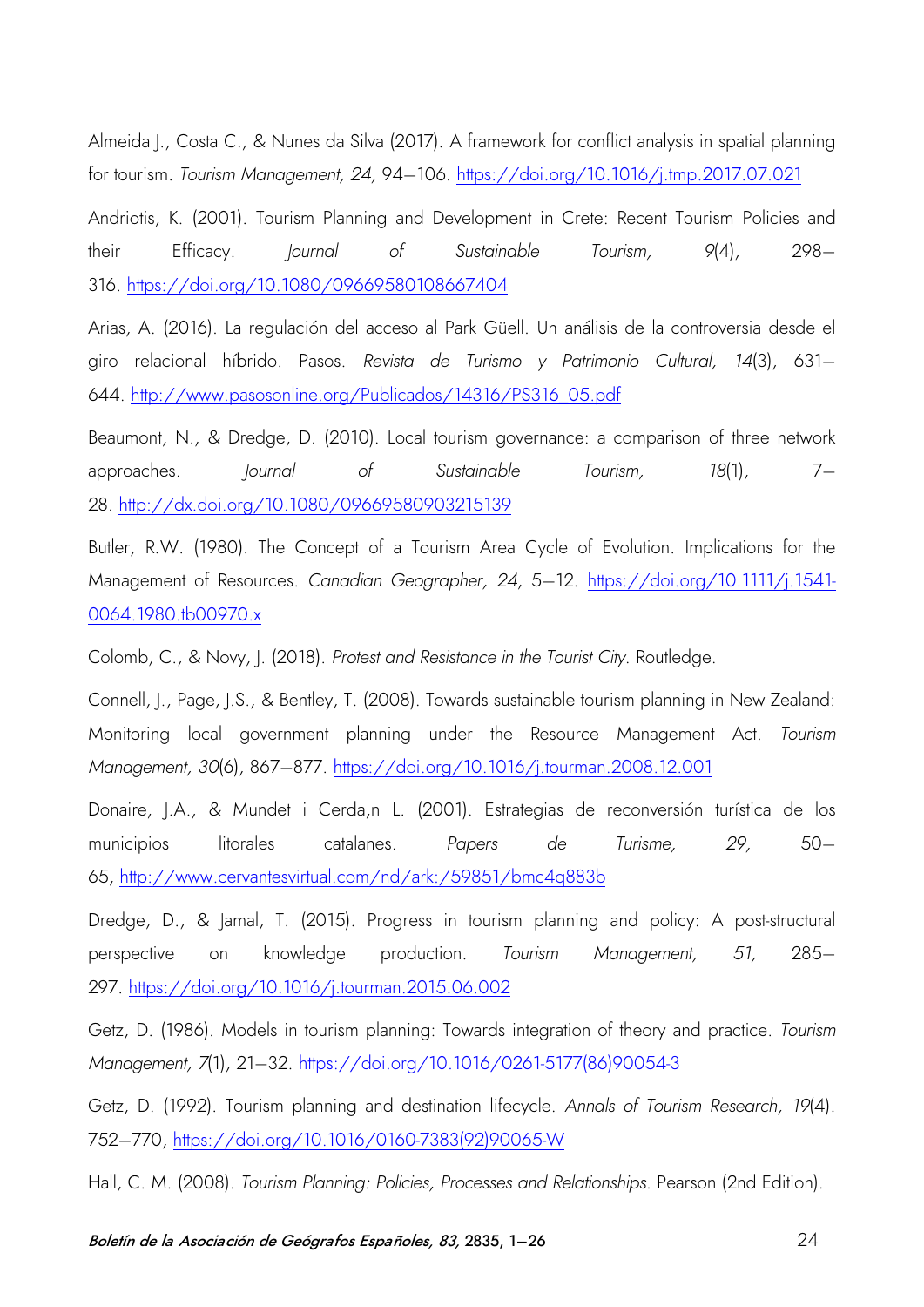Hatipoglu, B., Alvarez, M.D., & Ertuna, B. (2016). Barriers to stakeholder involvement in the planning of sustainable tourism: the case of the Thrace region in Turkey. *Journal of Cleaner Production, Ill,* 306–317. <https://doi.org/10.1016/j.jclepro.2014.11.059>

Hovinen, R. G (2002). Revisiting the destination lifecycle model. *Annals of Tourism Research, 29*(1), 209–230. [https://doi.org/10.1016/S0160-7383\(01\)00036-6](https://doi.org/10.1016/S0160-7383(01)00036-6)

Ivars, B. (2004). Regional tourism planning in Spain: evolution and perspectives. *Annals of Tourism Research, 31*(2), 313–333. <https://doi.org/10.1016/j.annals.2003.12.001>

Jamal, T., & Camargo, B.A. (2014). Sustainable tourism, justice and an ethic of care: toward the lust Destination. *Journal of Sustainable Tourism, 22*(1), 11– 30. <https://doi.org/10.1080/09669582.2013.786084>

Lai, K., li, Y., & Feng, X. (2006). Gap between tourism planning and implementation: A case of China. *Tourism Management, 27*(6), 1171– 1180.<https://doi.org/10.1016/j.tourman.2005.11.009>

Moscardo, G. (2011). Exploring social representations of tourism planning: issues for governance. *Journal of Sustainable Tourism, 19*(4–5), 423– 436. <https://doi.org/10.1080/09669582.2011.558625>

Nofre, J., Giordano, E., Eldridge, A., Martins, C.J., & Seguera, J. (2018). Tourism, nightlife and planning: challenges and opportunities for community liveability in La Barceloneta. *Tourism Geographies, 20*(3), 377–396. <https://doi.org/10.1080/14616688.2017.1375972>

Nunkoo, R., & Smith, L.J.S (2013). Political economy of tourism: Trust in government actors, political support, and their determinants. *Tourism Management, 36,* 120– 132. <https://doi.org/10.1016/j.tourman.2012.11.018>

Palou Rubio, S. (2012). *Barcelona, destinació turística. Un segle d'imatges i promoció pública*. Bellcaire d'Empordà: Edicions Vitel•la.

Russo, A.P., & Scarnato, A. (2018). "Barcelona in common": A new urban regime for the 21stcentury tourist city? *Journal of Urban Affairs, 40*(4), 455– 474. <https://doi.org/10.1080/07352166.2017.1373023>

Saarinen, J., & Gill, A.M. (2018). Tourism, resilience and governance strategies in the transition towards sustainability. In Saarinen & Gill (Eds*.), Resilient destinations and tourism: Governance strategies in the transition towards sustainability in tourism* (pp. 15–33). Routledge.